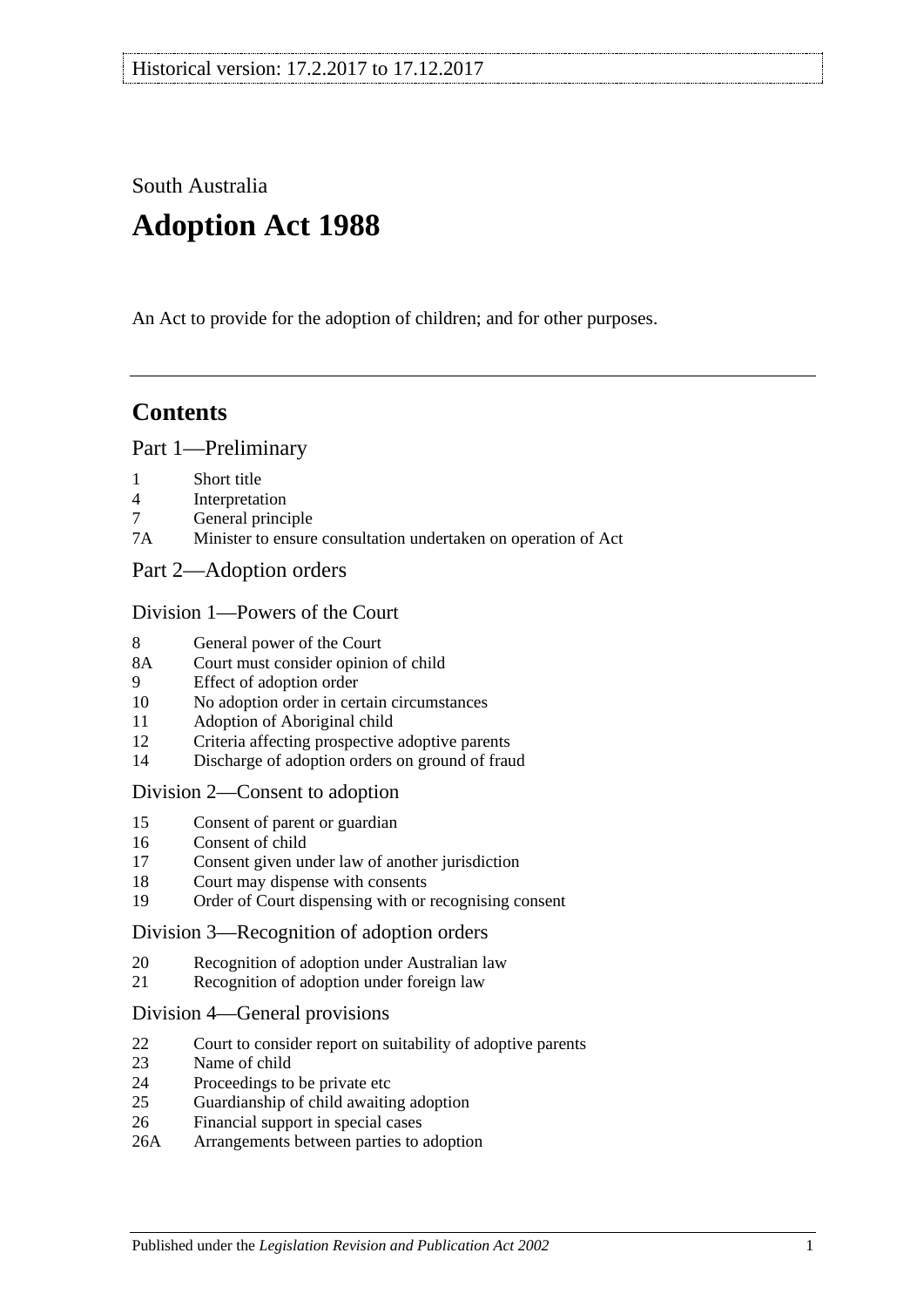## [Part 2A—Open adoptions](#page-11-0)

- 27 [Right to obtain information once adopted person turns 18](#page-11-1)
- 27A [Information may be provided earlier, in the Chief Executive's discretion](#page-12-0)
- 27B [Limitation of right to obtain information where adoption occurred before commencement](#page-12-1)  [of Act](#page-12-1)
- 27C [Interviews](#page-13-0)
- 27D [Minister's power to authorise disclosure](#page-13-1)
- 27E [Requirement for consent is waived on death](#page-13-2)

[Part 3—Miscellaneous](#page-13-3)

- 28 [Certain agreements illegal](#page-13-4)
- 29 [Negotiation for adoption](#page-13-5)
- 30 [Enticing child away](#page-14-0)
- 31 [Publication of names etc of persons involved in proceedings](#page-14-1)
- 32 [Publication of certain material related to adoption](#page-15-0)
- 33 [False or misleading statements](#page-15-1)
- 34 [Impersonation](#page-15-2)
- 35 [Presenting forged consent](#page-15-3)
- 36 [Confidentiality](#page-15-4)
- 37 [Offences](#page-15-5)
- 38 [Age](#page-16-0)
- 39 [Intervention in proceedings](#page-16-1)
- 40 [Costs](#page-16-2)
- 41 [Registration](#page-16-3)
- 42 [Regulations](#page-17-0)

[Legislative history](#page-19-0)

## <span id="page-1-0"></span>**The Parliament of South Australia enacts as follows:**

# **Part 1—Preliminary**

#### <span id="page-1-1"></span>**1—Short title**

This Act may be cited as the *Adoption Act 1988*.

## <span id="page-1-2"></span>**4—Interpretation**

(1) In this Act, unless the contrary intention appears—

*adoptive parent*, of a child, means a person who has adopted the child in accordance with the provisions of this Act or who is recognised under this Act as having adopted the child;

*Australian law* means a law of the Commonwealth or of a State or Territory of the Commonwealth;

*birth parent*, of a child, means—

- (a) the woman who gave birth to the child; or
- (b) the man who—
	- (i) acknowledges paternity of the child; or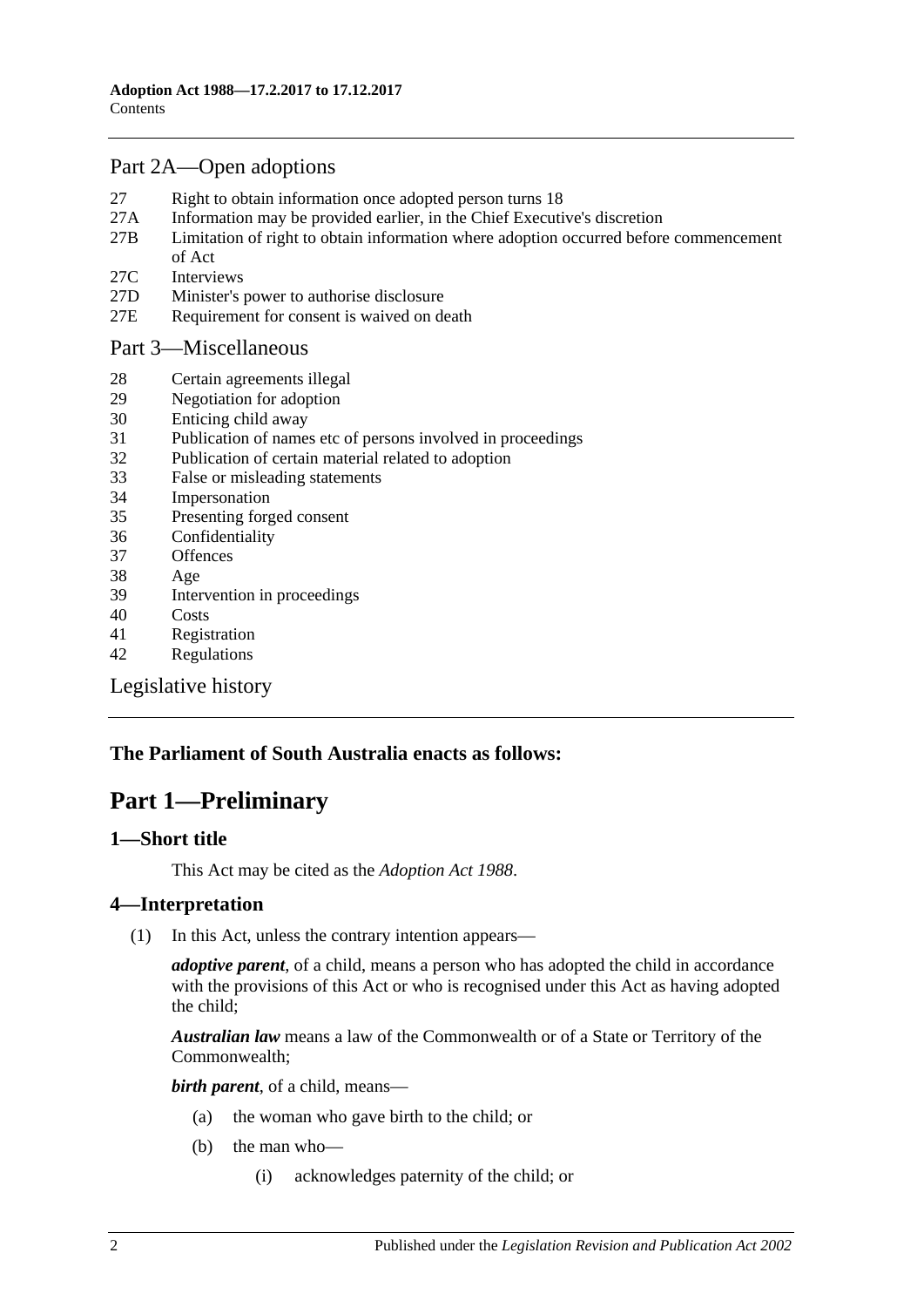(ii) where paternity has not been acknowledged by anyone or is in dispute—has been found to be the father by a court (whether of this or any other jurisdiction) or has been adjudged to be the father under the *[Family Relationships Act](http://www.legislation.sa.gov.au/index.aspx?action=legref&type=act&legtitle=Family%20Relationships%20Act%201975) 1975* or any corresponding law of another jurisdiction;

*Chief Executive* means the chief executive of the administrative unit of the Public Service that is, under the Minister, responsible for the administration of this Act;

*child* means a person who has not attained the age of 18 years;

*child born outside lawful marriage* includes a child born to a lawfully married woman of which her husband is not the father;

*the Convention* means the *Hague Convention on Protection of Children and Cooperation in respect of Intercountry Adoption* done at The Hague on 29 May 1993;

*Convention country* means a country outside Australia in respect of which the Convention has entered into force, but does not include any country in respect of which Australia has raised an objection in accordance with Article 44 of the Convention;

*the Court* means the *Youth Court of South Australia*;

*domestic partner*—a person is a domestic partner of another if they are in a qualifying relationship with each other;

*Family Law Act 1975* means the *Family Law Act 1975* (Cwth), as amended from time to time;

*guardian*, of a child, means a person (other than the Chief Executive) who is the legal guardian of the child or has the legal custody of the child or any other person who stands *in loco parentis* to the child and has done so for a significant length of time;

*qualifying relationship* means the relationship between 2 persons who are living together in a marriage or marriage-like relationship (irrespective of their sex or gender identity);

*relative*, of a person, means a grandparent, brother, sister, uncle or aunt of the person, whether the relationship is of the whole blood or half blood or by affinity.

- (1a) For the purposes of this Act, the Court must be constituted of the Judge of the Court or a magistrate.
- (2) For the purposes of this Act, a person will be regarded as an Aboriginal if—
	- (a) the person is descended from an Aboriginal or Torres Strait Islander; and
	- (b) the person regards himself or herself as an Aboriginal or Torres Strait Islander or, if the person is a young child, at least one of the parents regards the child as an Aboriginal or Torres Strait Islander; and
	- (c) the person is accepted as an Aboriginal or Torres Strait Islander by an Aboriginal or Torres Strait Island community.
- (3) If a man and woman are married according to Aboriginal tradition, they will be regarded as husband and wife for the purposes of this Act.
- (4) A reference in this Act to publication in the news media is a reference to publication—
	- (a) by radio or television; or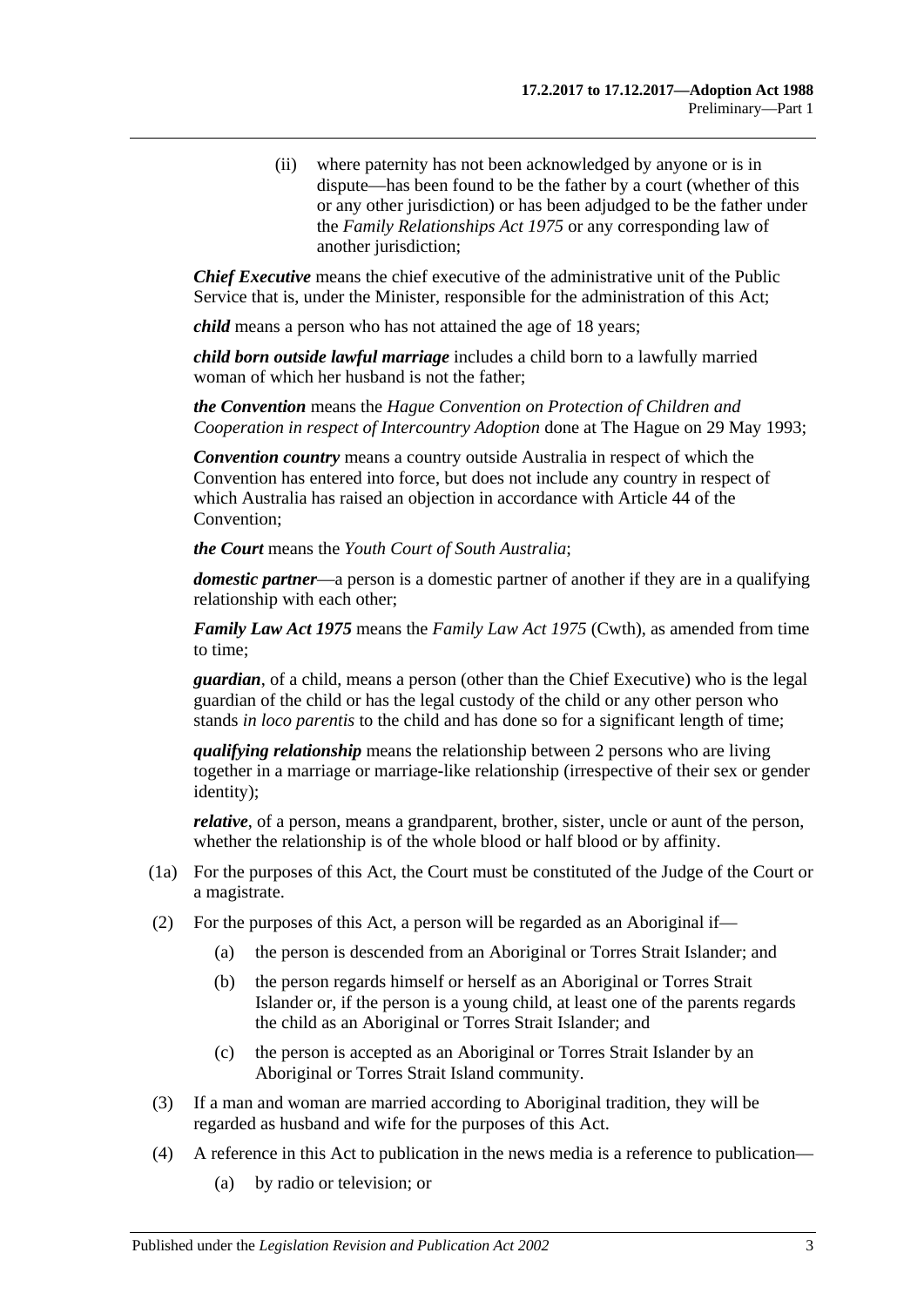- (b) by newspaper or other periodical publication; or
- (c) by public exhibition.

## <span id="page-3-0"></span>**7—General principle**

In all proceedings under this Act, the welfare of the child to whom the proceedings relate must be regarded as the paramount consideration.

#### <span id="page-3-1"></span>**7A—Minister to ensure consultation undertaken on operation of Act**

The Minister must ensure that regular consultation is undertaken with representatives of organisations with a special interest in the adoption of children and any other interested persons in relation to the operation of this Act.

# <span id="page-3-2"></span>**Part 2—Adoption orders**

## <span id="page-3-3"></span>**Division 1—Powers of the Court**

## <span id="page-3-4"></span>**8—General power of the Court**

- (1) Subject to any law of the Commonwealth, the Court has power to make orders for the adoption of children.
- (2) The Court cannot make an order for adoption except—
	- (a) in relation to a child who is in the State; and
	- (b) in favour of a person or persons who are resident or domiciled in the State.
- (3) If in proceedings for an adoption order the necessary territorial nexus with the State is established as at the date of commencement of the proceedings or some other date following within 21 days of that date, it will be presumed that the nexus continues in the absence of proof to the contrary.

## <span id="page-3-5"></span>**8A—Court must consider opinion of child**

- (1) Before making an order for the adoption of a child of or over 5 years of age, the Court must interview the child to determine what the child's opinion is in relation to the proposed order (unless satisfied that the child is intellectually incapable of expressing an opinion).
- (2) An interview under this section must not be conducted in the presence of any party to the adoption.
- (3) In determining whether to make an order for adoption of a child the Court must take into account any opinion expressed by the child in an interview under this section.
- (4) The Court may determine the weight to be given to an opinion expressed by a child in an interview under this section, taking into account the age of the child and any other factors the Court considers relevant.

## <span id="page-3-6"></span>**9—Effect of adoption order**

(1) Subject to this section, where an adoption order is made, the adopted child becomes in contemplation of law the child of the adoptive parents and ceases to be the child of any previous birth or adoptive parents.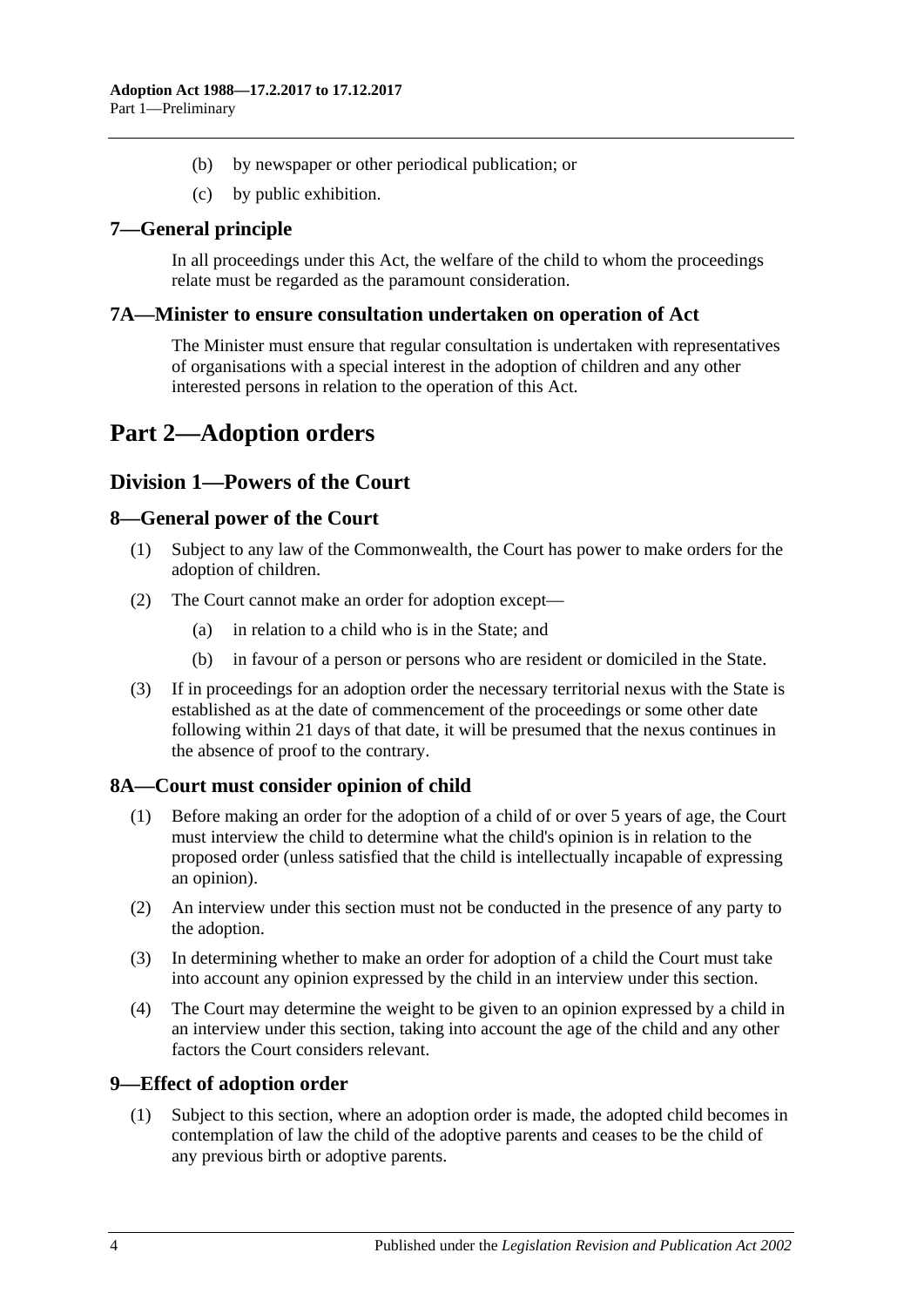- (2) If an adoption order is made in favour of a person who is cohabiting with a birth or adoptive parent of the child in a qualifying relationship, the relationship of that parent to the child is not affected by the order.
- (3) Where—
	- (a) one of the birth or adoptive parents of a child dies; and
	- (b) the surviving parent cohabits with another person in a qualifying relationship; and
	- (c) the child is adopted by that other person,

the adoption does not exclude rights of inheritance from or through the deceased parent.

- (3a) The making of an adoption order in relation to a child does not affect any vested or contingent proprietary right acquired by the child before the making of the adoption order.
- (4) Where an order for the adoption of a child is made, any previous order for the adoption or guardianship of the child ceases to have effect.

## <span id="page-4-0"></span>**10—No adoption order in certain circumstances**

- (1) The Court will not make an adoption order in favour of—
	- (a) a person who is cohabiting with a birth or adoptive parent of the child in a marriage relationship; or
	- (b) a relative of the child, either solely or jointly with any other person,

unless satisfied that adoption is clearly preferable, in the interests of the child, to any alternative order that may be made under the laws of the State or the Commonwealth.

(2) The Court will not consider an application for adoption made by or on behalf of a person who is cohabiting with a birth or adoptive parent of the child in a qualifying relationship unless the Family Court of Australia has given that person leave to proceed with the application for adoption under section 60G of the *Family Law Act 1975*.

## <span id="page-4-1"></span>**11—Adoption of Aboriginal child**

- (1) The Court will not make an order for the adoption of an Aboriginal child unless satisfied that adoption is clearly preferable, in the interests of the child, to any alternative order that may be made under the laws of the State or the Commonwealth.
- (2) Subject to [subsection](#page-4-2) (3), an order for the adoption of an Aboriginal child will not be made except in favour of a member of the child's Aboriginal community who has the correct relationship with the child in accordance with Aboriginal customary law or, if there is no such person seeking to adopt the child, some other Aboriginal person.
- <span id="page-4-2"></span>(3) An order for the adoption of an Aboriginal child may be made in favour of a person who is not an Aboriginal person if the Court is satisfied—
	- (a) that there are special circumstances justifying the making of the order; and
	- (b) that the child's cultural identity with the Aboriginal people will not be lost in consequence of the adoption.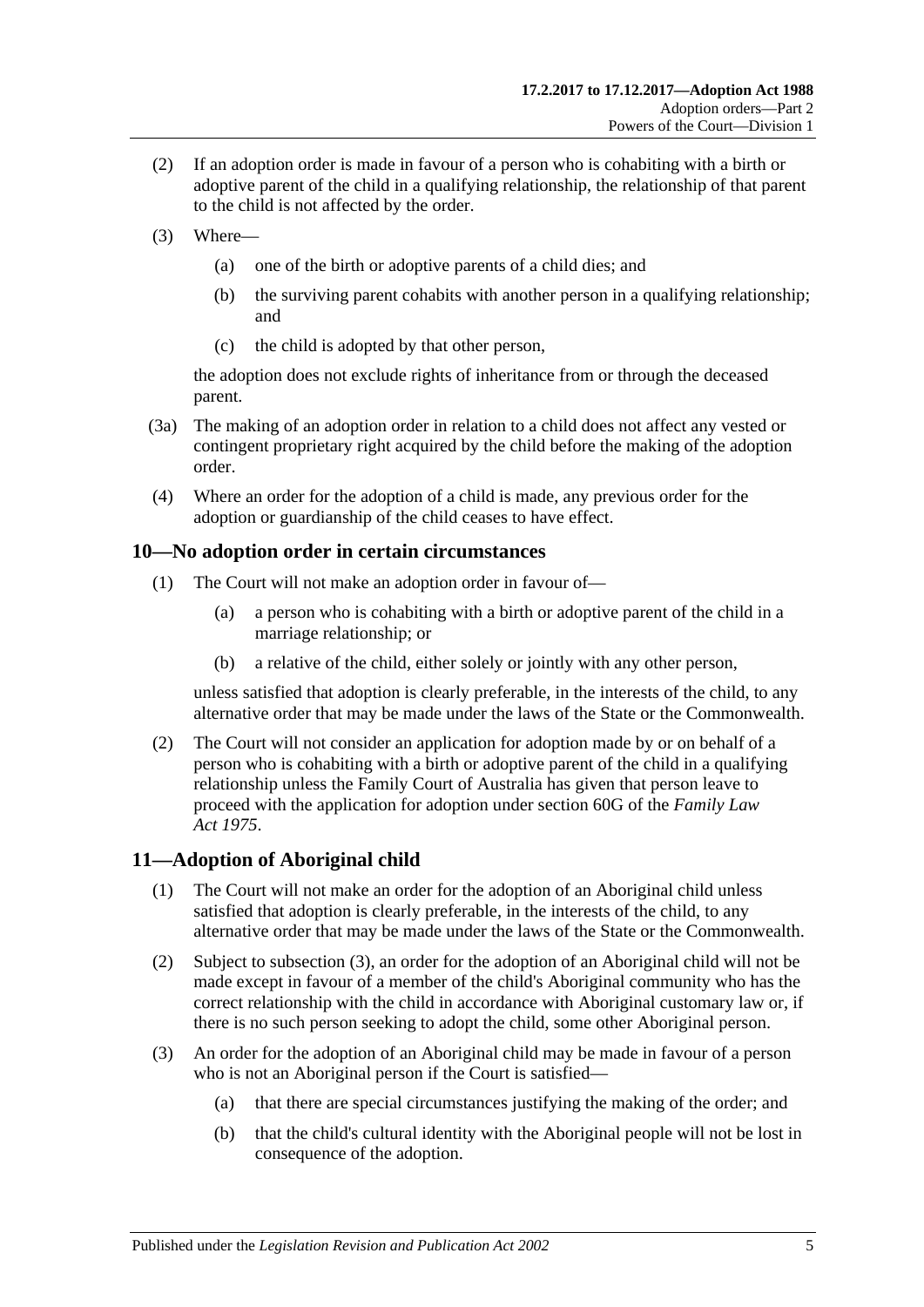## <span id="page-5-0"></span>**12—Criteria affecting prospective adoptive parents**

- (1) Subject to this section, an adoption order may only be made in favour of 2 persons if—
	- (a) they are in a qualifying relationship and have been living together continuously for at least the prescribed period (irrespective, in the case of married persons, of the date on which the marriage occurred) before the making of the order; or
	- (b) they are in a qualifying relationship and the Court is satisfied that there are special circumstances justifying the making of the order.
- <span id="page-5-4"></span>(3) Subject to this section, an adoption order may only be made in favour of 1 person if—
	- (a) the person is in a qualifying relationship with a birth or adoptive parent of the child and—
		- (i) has been living together with that parent continuously for at least the prescribed period (irrespective, in the case of married persons, of the date on which the marriage occurred) before the making of the order; or
		- (ii) the Court is satisfied that there are special circumstances justifying the making of the order; or
	- (b) the person is not in a qualifying relationship and the Court is satisfied that there are special circumstances justifying the making of the order.
- (4) Where 2 persons are living together in a qualifying relationship, an adoption order will not be made except in favour of both or in the circumstances described in [subsection](#page-5-4) (3)(a).
- (5) An adoption order will not be made in favour of a person who is lawfully married but not cohabiting with his or her spouse unless the Court is satisfied, after interviewing the spouse of the person in private, that the spouse consents to the adoption.
- <span id="page-5-5"></span>(6) In this section—

*prescribed period* means—

- (a) if the regulations prescribe a period—the period so prescribed; or
- (b) if no period is prescribed under [paragraph](#page-5-5) (a)—5 years.

## <span id="page-5-1"></span>**14—Discharge of adoption orders on ground of fraud**

- (1) The Court may discharge an adoption order if it appears that the order was obtained by fraud, duress or other improper means.
- (2) The Court may, on discharging an adoption order, make any consequential orders that may be necessary or desirable in the circumstances of the case.

# <span id="page-5-2"></span>**Division 2—Consent to adoption**

## <span id="page-5-3"></span>**15—Consent of parent or guardian**

(1) Subject to this section, an adoption order will not be made unless each person who is a parent or guardian of the child has consented to the adoption (whether the parent or guardian is present in Australia or not).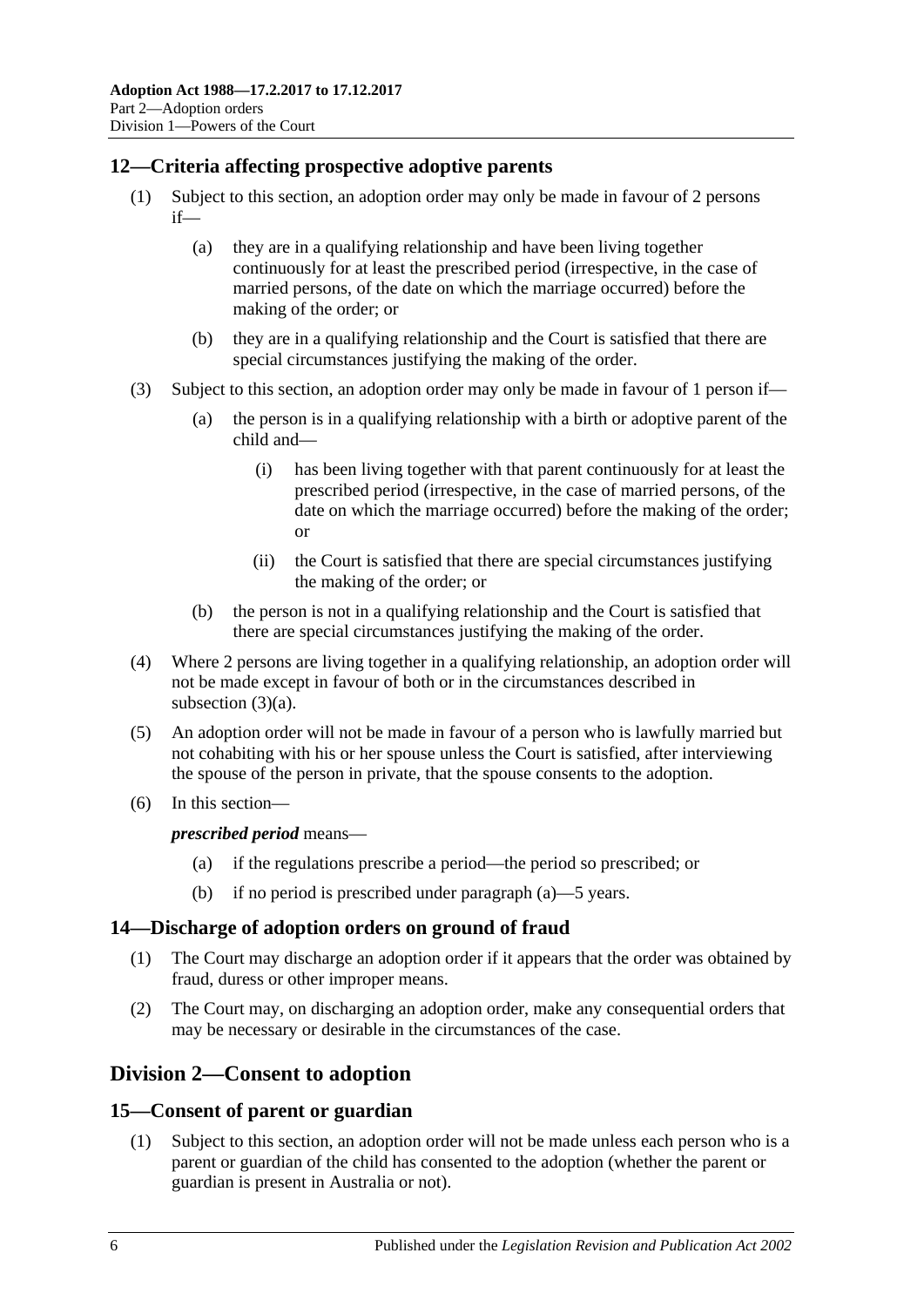- (2) The mother of a child cannot consent to the adoption of the child until 5 days after the birth of the child and, subject to [subsection](#page-6-0) (3), a mother's consent given more than 5 but less than 14 days after the birth of the child will not be recognised as a valid consent to the child's adoption.
- <span id="page-6-0"></span>(3) The Court may recognise the validity of a consent of a mother given more than 5 but less than 14 days after the birth of the child, if satisfied—
	- (a) that there were special circumstances justifying the giving of consent less than 14 days after the birth of the child; and
	- (b) that the mother was able to exercise a rational judgment on the question of consent.
- (4) The consent of a parent or guardian—
	- (a) may be in general terms, authorising the adoption of the child by any persons in whose favour an order may be made; or
	- (b) may be limited, authorising the adoption of the child—
		- (i) by a relative of the child; or
		- (ii) by a person who has been appointed a guardian of the child by a court; or
		- (iii) by a person who is living together with a parent of the child in a qualifying relationship; or
		- (iv) by a person in whose care the child has been placed by the Chief Executive, either solely or jointly with any other person.
- (5) The consent of a parent or guardian—
	- (a) must be in writing; and
	- (b) must (except where the Minister or the Chief Executive is the guardian)—
		- (i) be witnessed in accordance with the regulations; and
		- (ii) be endorsed by a person authorised by the Chief Executive with a statement to the effect that the parent or guardian has been counselled by that person at least three days before the giving of consent and appears to understand the consequences of adoption and the procedures for revoking the consent.
- (6) The consent of a parent or guardian may be revoked by written notice of revocation served personally or by post on the Chief Executive within 25 days or, with the approval of the Chief Executive given within that period of 25 days, 39 days, of the date of the consent.
- (7) The consent of the father of a child born outside lawful marriage is not required unless his paternity is recognised under the law of this State but if it appears to the Court that a particular person may be able to establish paternity of the child (not being a person whose paternity arises from unlawful sexual intercourse with the mother), the Court will not proceed to make an adoption order without allowing that person a reasonable opportunity to establish paternity.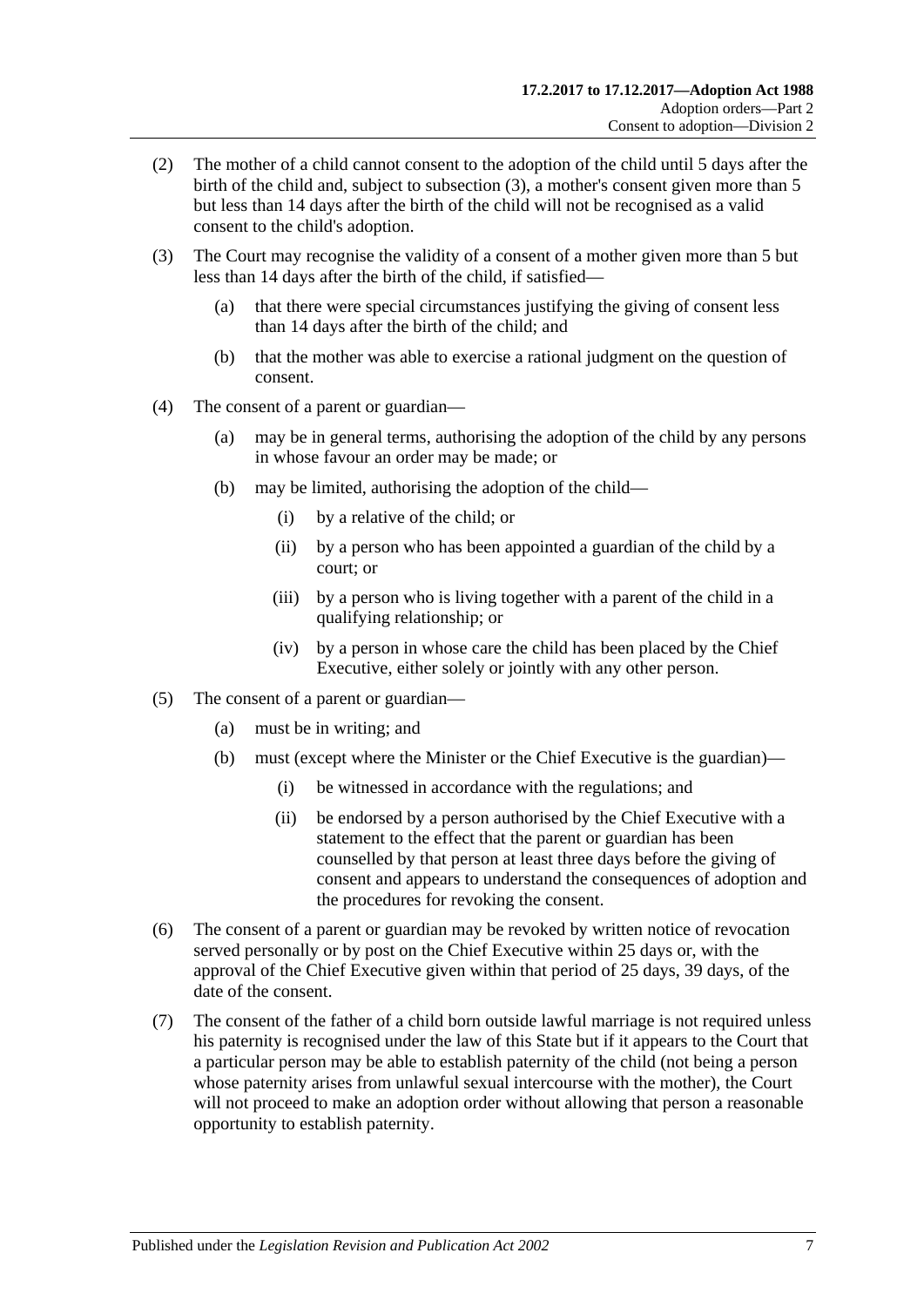## <span id="page-7-0"></span>**16—Consent of child**

- (1) An adoption order will not be made in relation to a child over the age of 12 years unless—
	- (a) the child has consented to the adoption; and
	- (b) 25 days have elapsed since the giving of consent; and
	- (c) the Court is satisfied, after interviewing the child in private, that the child's consent is genuine and the child does not wish to revoke it.
- (2) The consent of a child—
	- (a) must be in writing; and
	- (b) must be witnessed in accordance with the regulations; and
	- (c) must be endorsed by an officer authorised by the Chief Executive to make such an endorsement with a statement to the effect that the child has been counselled by that person.

#### <span id="page-7-1"></span>**17—Consent given under law of another jurisdiction**

- (1) A consent to the adoption of a child given by a person in accordance with the law of another State or of a Territory of the Commonwealth will be regarded as a consent given by the person in accordance with this Act.
- (2) Subject to any law of the Commonwealth, the requirements of this Act relating to consent to adoption will be taken to have been complied with in relation to the adoption of a child from a Convention country if the laws of that country relating to consent to such an adoption have been complied with.

#### <span id="page-7-2"></span>**18—Court may dispense with consents**

- (1) The Court may dispense with the consent of a person (other than the child) to an adoption where it appears to the Court—
	- (a) that the person cannot, after reasonable inquiry, be found or identified; or
	- (b) that the person is in such a physical or mental condition as not to be capable of properly considering the question of consent; or
	- (c) that the person has abandoned, deserted or persistently neglected or ill-treated the child; or
	- (d) that the person has, for a period of not less than one year, failed, without reasonable excuse, to discharge the obligations of a parent or guardian of the child; or
	- (e) that there are other circumstances by reason of which the consent may properly be dispensed with.
- (2) The Court may dispense with the consent of a child to an adoption where it appears to the Court that the child is intellectually incapable of giving consent.
- (3) An application may be made under this section by the Chief Executive or a party to the adoption (including the child).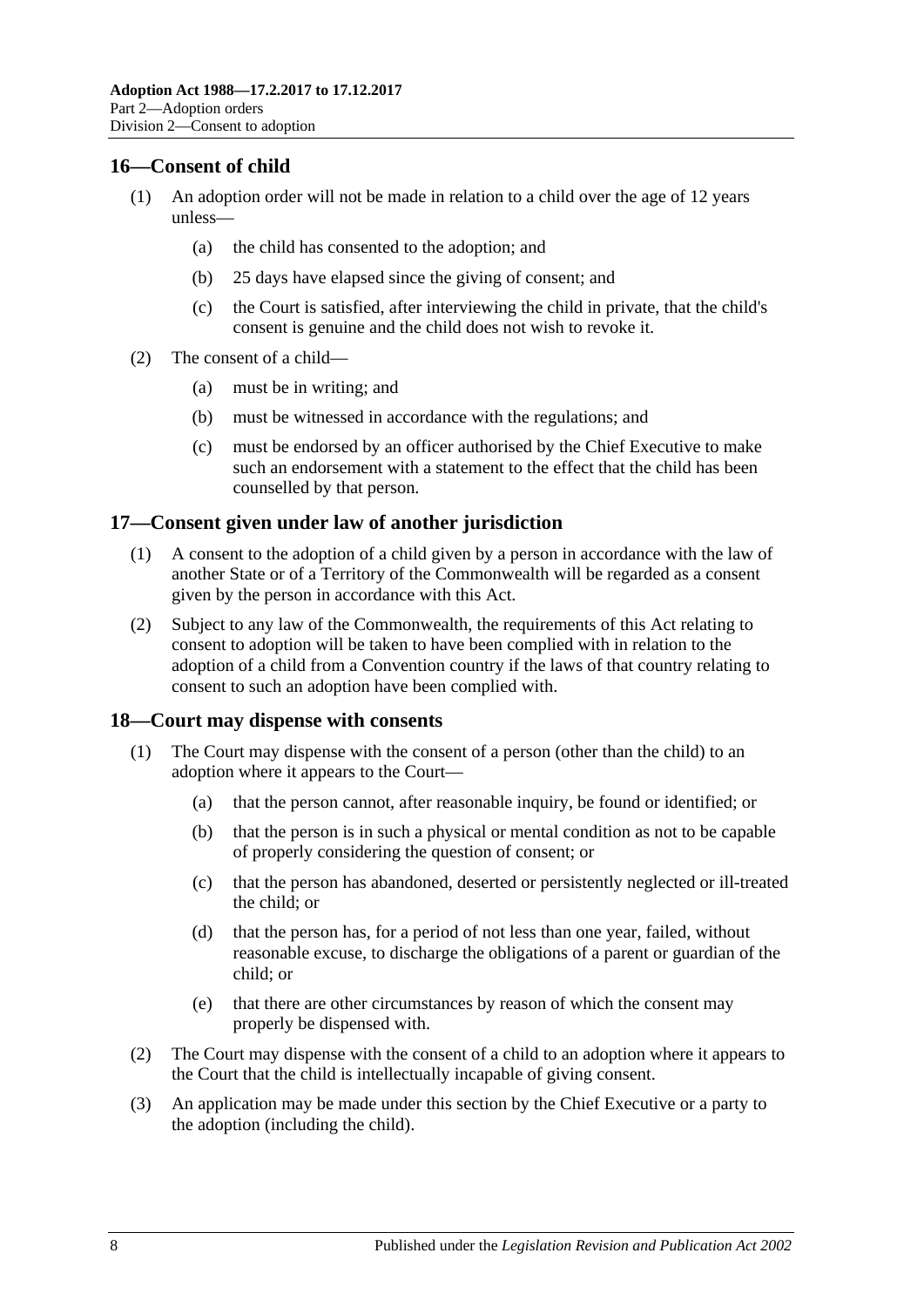## <span id="page-8-4"></span><span id="page-8-0"></span>**19—Order of Court dispensing with or recognising consent**

- (1) In order to facilitate arrangements for the adoption of a child, the Court may, on application by or on behalf of the Chief Executive, make an order dispensing with or recognising the validity of a consent under this Division before an application for an adoption order has been made and any such order has effect for the purposes of any application for an adoption order that may subsequently be made under this Act.
- (2) An order made under [subsection](#page-8-4) (1) may, on the application of the Chief Executive or of the person whose consent was in question, be revoked by the Court at any time before the making of an adoption order in respect of the child.

# <span id="page-8-1"></span>**Division 3—Recognition of adoption orders**

## <span id="page-8-2"></span>**20—Recognition of adoption under Australian law**

An adoption order made (before or after the commencement of this Act) under an Australian law, but not under the law of the State, will be recognised under the law of the State as having the same effect as an adoption order under the law of the State.

#### <span id="page-8-3"></span>**21—Recognition of adoption under foreign law**

- (a1) Subject to any law of the Commonwealth, an adoption order made under the law of a Convention country will be recognised under the law of the State as having the same effect as an adoption order under the law of the State.
- (1) An adoption order made (after the commencement of this Act) under the law of any other country outside Australia will be recognised under the law of the State as having the same effect as an adoption order under the law of the State if—
	- (a) the order was made in accordance with the law of that country; and
	- (b) when the order was made, each applicant was domiciled in that country or had been resident in that country for at least 12 months; and
	- (c) the circumstances in which the order was made would, if they had existed in this State, have constituted a sufficient basis for making an adoption order under this Act; and
	- (d) the proceedings in which the order was made involved no denial of natural justice or failure to observe the requirements of substantial justice.
- <span id="page-8-5"></span>(2) The Court may, on the application of an interested person, declare that an adoption order made under the law of a country outside Australia is or is not one that is to be recognised under the law of the State.
- (3) The Attorney-General is entitled to intervene in any proceedings under [subsection](#page-8-5) (2).
- (4) Where immediately before the commencement of this Act an adoption order made under the law of a country outside Australia was recognised as having the same effect as an adoption order made in this State, the order continues to be so recognised.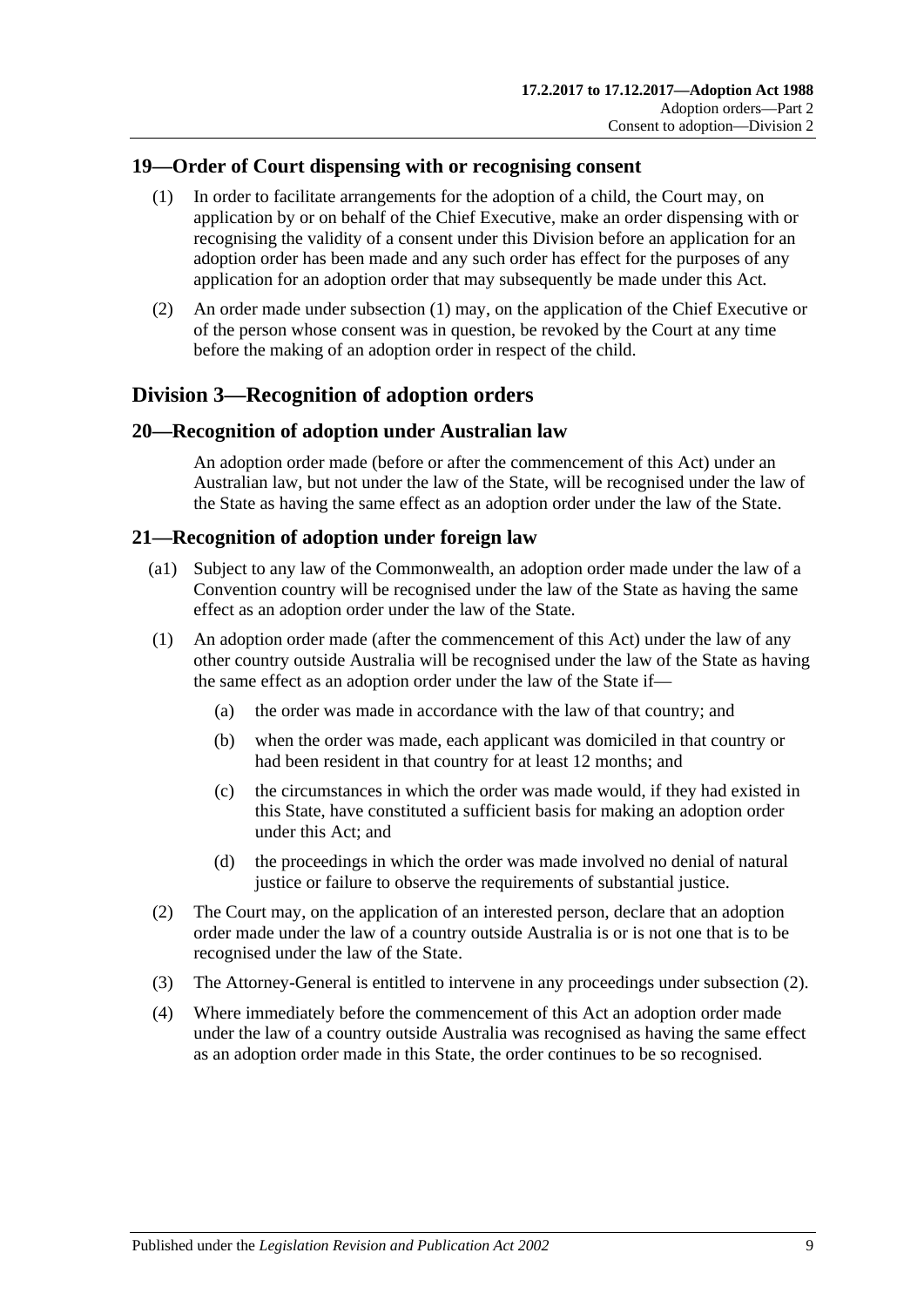# <span id="page-9-0"></span>**Division 4—General provisions**

## <span id="page-9-6"></span><span id="page-9-1"></span>**22—Court to consider report on suitability of adoptive parents**

- (1) Before making an order for the adoption of a child, the Court will consider any report prepared by or on behalf of the Chief Executive and submitted to the Court as to—
	- (a) where the Chief Executive is the guardian of the child under [section](#page-9-4) 25—the circumstances of the child; and
	- (b) in any case—the suitability of the prospective adoptive parents and their capacity to care adequately for the child.
- (2) Subject to [subsection](#page-9-5) (3), a copy of a report prepared under [subsection](#page-9-6) (1) will be made available to the prospective adoptive parents.
- <span id="page-9-5"></span>(3) The Court may order that the contents or part of the contents of a report prepared under [subsection](#page-9-6) (1) be suppressed from disclosure to the prospective adoptive parents or any other person.
- (4) The Court may require prospective adoptive parents to submit evidence, to the satisfaction of the Court, of their good health.

#### <span id="page-9-2"></span>**23—Name of child**

- (1) Where the Court makes an order for the adoption of a child it may by the same or a subsequent order declare the name by which the child is to be known.
- (2) Before making an order changing the name of a child, the Court should take into account any wishes expressed by the child on the subject.
- (3) The Court will not change the name of a child who is over the age of 12 years unless—
	- (a) the child consents to the change; or
	- (b) the child is intellectually incapable of consenting.
- (4) An order under this section does not prevent a subsequent change of name in accordance with the law of the State.

#### <span id="page-9-3"></span>**24—Proceedings to be private etc**

- (1) An application for an adoption order will not be heard in an open court.
- (2) Except as authorised by the Court, the records of proceedings for an adoption order will not be open to inspection.

## <span id="page-9-4"></span>**25—Guardianship of child awaiting adoption**

- <span id="page-9-7"></span>(1) Where—
	- (a) each parent or guardian of a child has consented to the adoption of the child in general terms or such consent has been dispensed with; or
	- (b) it is intended that an order for the adoption of a child be sought under this Act and arrangements are complete for the transfer of guardianship of the child from an officer of another State or a Territory of the Commonwealth whose functions correspond to those of the Chief Executive to the Chief Executive,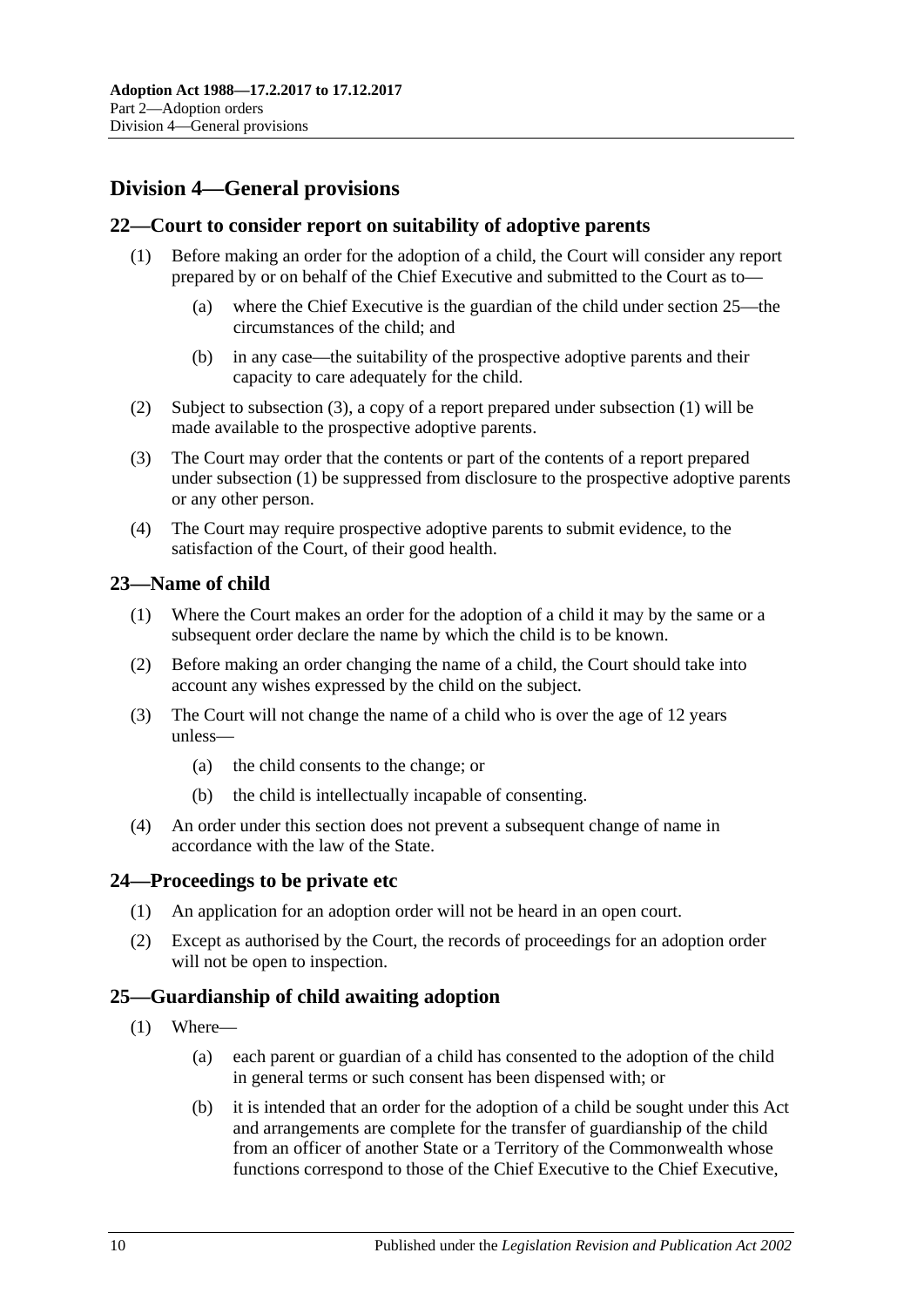the Chief Executive is the guardian of the child, for all purposes except the giving of consent to the adoption of the child, to the exclusion of all other persons until—

- (c) an adoption order is made in respect of the child; or
- (d) a consent referred to in [paragraph](#page-9-7) (a) is lawfully revoked; or
- (e) the child is placed in the custody or under the guardianship of a person by order of a court; or
- (f) the Chief Executive orders, in writing, that the child be placed in the custody of a parent of the child.
- (2) The Chief Executive may, by agreement with some suitable person (including a parent of the child) and on such conditions as the Chief Executive considers appropriate, place a child of whom the Chief Executive is the guardian under this section in the care of that person.
- (3) The fact that the Chief Executive is the guardian of a child under this section does not affect the liability of any person to maintain the child.
- (4) This section does not apply to a child who is under the guardianship of the Minister.

#### <span id="page-10-0"></span>**26—Financial support in special cases**

Where—

- (a) a child suffers from some physical or mental disability; or
- (b) a child, for some other reason, requires special care,

the Minister may enter into an arrangement with prospective adoptive parents to contribute to the support of the child after the making of an adoption order.

#### <span id="page-10-1"></span>**26A—Arrangements between parties to adoption**

- (1) If a party to the adoption or proposed adoption of a child wishes to enter into an arrangement with another party to the adoption for the provision of information, contact or any other matters related to the welfare of the child, or to vary such an arrangement, the Chief Executive will endeavour to facilitate the making of the arrangement or variation.
- (2) For the purposes of this section, the birth parents and the adoptive parents will be taken to be the parties to the adoption.
- (3) The Chief Executive must ensure that the opinions of the child (so far as they are ascertainable) are taken into account in formulating any arrangement or variation under this section.
- (4) An arrangement may not be entered into under this section in relation to an adopted child who has attained the age of 18 years and an arrangement relating to an adopted child will terminate on the child attaining the age of 18 years.
- (5) The Chief Executive must ensure that an arrangement entered into under this section, or any variation to such an arrangement, is reduced to writing and that copies of the arrangement or variation are provided to the parties to the arrangement.
- (6) The Chief Executive will maintain a register of arrangements entered into under this section.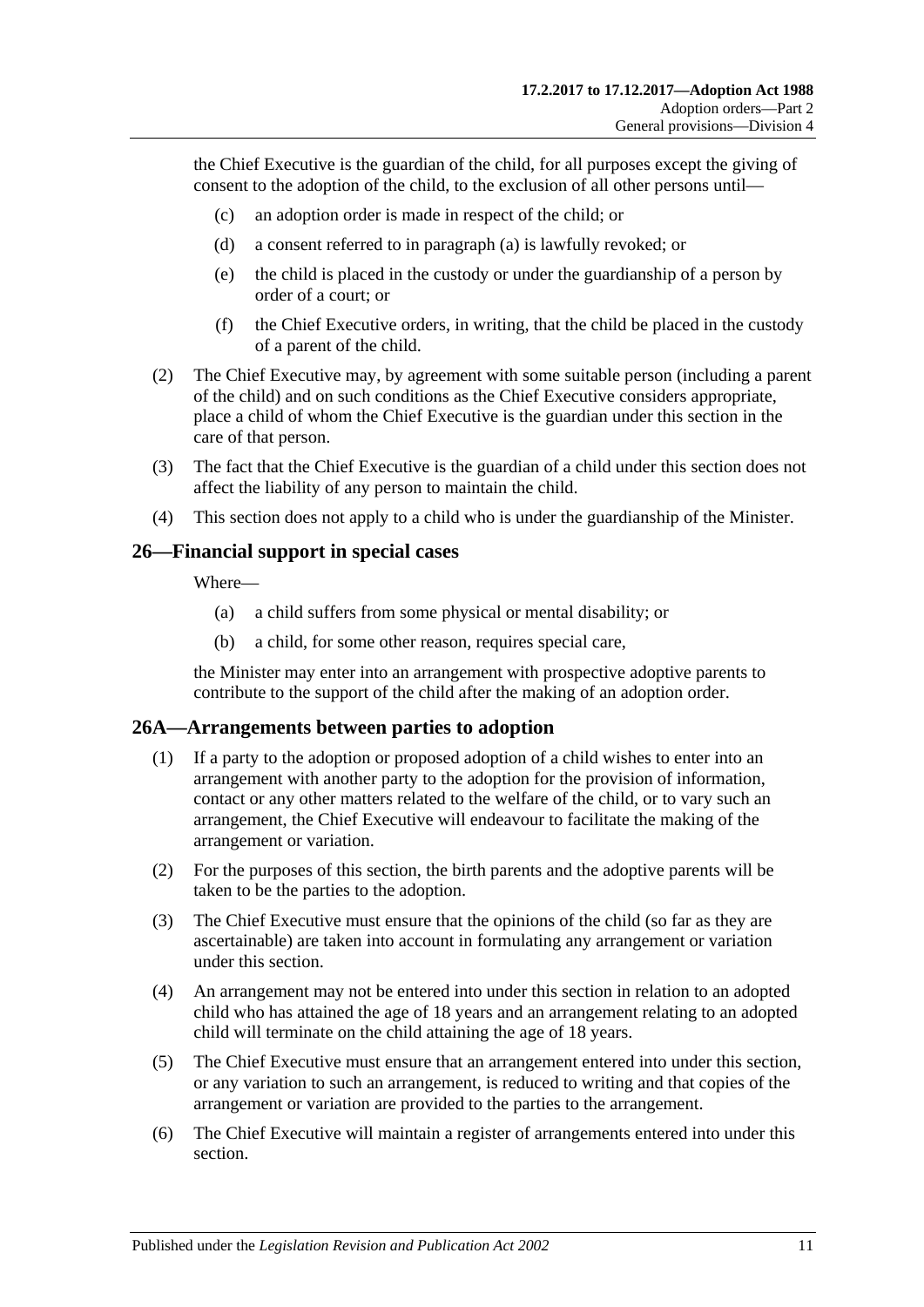- (7) An arrangement entered into under this section is not enforceable in any court and breach of an arrangement or failure to enter into such an arrangement does not affect the validity of an adoption order or of any consent to an adoption.
- (8) This section applies only in relation to children adopted after the commencement of this Act.

# <span id="page-11-0"></span>**Part 2A—Open adoptions**

## <span id="page-11-1"></span>**27—Right to obtain information once adopted person turns 18**

- (1) Subject to this Part, an adopted person who has attained the age of 18 years or, if the adopted person consents or is dead or cannot be located, a lineal descendant of the adopted person, may obtain—
	- (a) the names and dates of birth (if known) of the person's birth parents;
	- (b) any other information in the possession of the Chief Executive relating to the birth parents and the circumstances of the adoption<sup>1</sup>;
	- (c) any message, information or item given to the Chief Executive by a birth parent with instructions that it be provided to the adopted person;
	- (d) information in the possession of the Chief Executive relating to a sibling (whether of the whole or half blood) of the person who has also been adopted and who has also attained the age of 18 years.
- (2) Subject to this Part, if an adopted person has attained the age of 18 years, a birth parent of the person or, if the birth parents consent or are dead or cannot be located, a person who would have been a relative of the person if the adoption order had not been made, may obtain—
	- (a) the names of the adoptive parents and the adopted person;
	- (b) any other information in the possession of the Chief Executive relating to the adoptive parents and the adopted person;
	- (c) any message, information or item given to the Chief Executive by an adopted person or adoptive parent with instructions that it be provided to the birth parent.
- (3) Subject to this Part, if an adopted person has attained the age of 18 years, an adoptive parent of the person may, with the consent of the adopted person, obtain—
	- (a) any information in the possession of the Chief Executive relating to the adopted person's birth parents;
	- (b) any message, information or item given to the Chief Executive by a birth parent with instructions that it be provided to the adoptive parents.
- (4) In providing information under this section the Chief Executive must not reveal the name of a person (other than a birth parent and any siblings of the whole or half blood of the adopted person who have attained the age of 18 years) who would have been a relative of the adopted person if the adoption order had not been made.
- <span id="page-11-2"></span>(5) Nothing in this section entitles a person to obtain information the disclosure of which the Chief Executive has determined, in his or her absolute discretion, would be an unjustifiable intrusion on the privacy of the person to whom the information relates.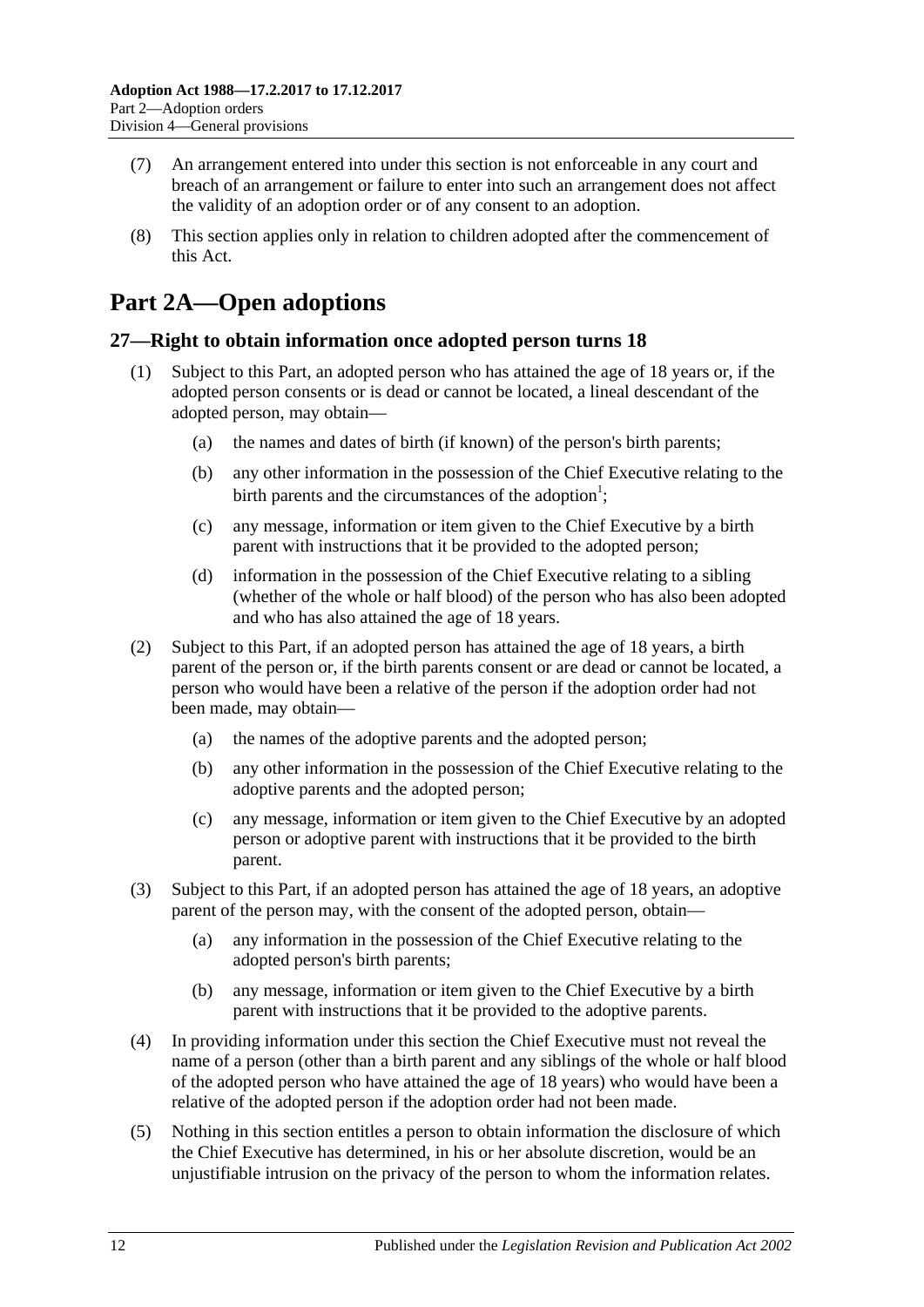- (6) The Chief Executive must establish and maintain written guidelines regarding the exercise of the Chief Executive's discretion under [subsection](#page-11-2) (5).
- (7) The Chief Executive must give a copy of the guidelines, on request, to any person.

**Note—**

1 See also [section](#page-16-3) 41 in relation to birth certificates.

#### <span id="page-12-0"></span>**27A—Information may be provided earlier, in the Chief Executive's discretion**

The Chief Executive will disclose information to an adopted person or a birth parent before an entitlement to the information arises under [section](#page-11-1) 27, if consent to the disclosure is given by—

- (a) in the case of disclosure to an adopted person—
	- (i) the adoptive parents; and
	- (ii) if the name of a birth parent is to be disclosed—that parent; or
- (b) in the case of disclosure to a birth parent—
	- (i) the adoptive parents; and
	- (ii) if the adopted person has attained the age of 12 years—the adopted person.

## <span id="page-12-1"></span>**27B—Limitation of right to obtain information where adoption occurred before commencement of Act**

- (1) A person adopted before the commencement of this Act may lodge with the Chief Executive a direction that information in the Chief Executive's possession that would enable the person to be traced not be disclosed.
- (2) A birth parent of a person adopted prior to the commencement of this Act may lodge with the Chief Executive a direction that information in the Chief Executive's possession that would enable the birth parent to be traced not be disclosed.
- (3) An adoptive parent of a person adopted prior to the commencement of this Act may lodge with the Chief Executive a direction that information in the Chief Executive's possession that would enable the adoptive parent to be traced not be disclosed.
- (4) Subject to [subsection](#page-12-2) (5), where a direction has been lodged under this section, the Chief Executive must not disclose information in contravention of the direction.
- <span id="page-12-2"></span>(5) Where—
	- (a) a direction has been lodged by an adoptive parent; but
	- (b) a direction has not been lodged by the adopted person,

the adoptive parent's direction does not operate to prevent the disclosure of information that is relevant to the welfare or whereabouts of the adopted person.

(6) A person lodging a direction under this section may provide the Chief Executive with written reasons for the direction and, if so provided, the reasons must be released by the Chief Executive if a request for information about the person is subsequently made under this Part.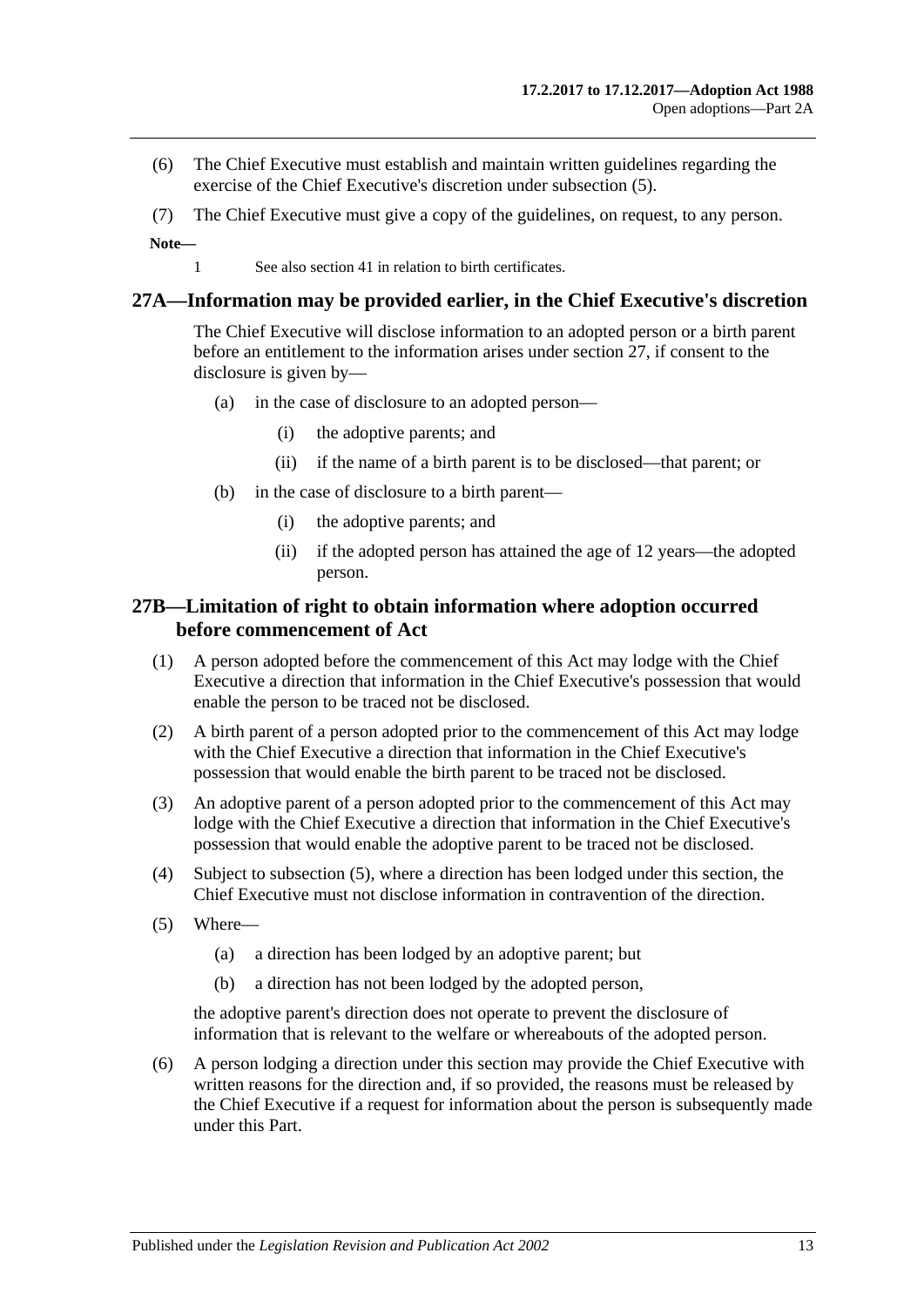- (7) A direction under this section—
	- (a) may, if the adopted person or adoptive or birth parent is mentally incapacitated within the meaning of the *[Guardianship and Administration](http://www.legislation.sa.gov.au/index.aspx?action=legref&type=act&legtitle=Guardianship%20and%20Administration%20Act%201993)  Act [1993](http://www.legislation.sa.gov.au/index.aspx?action=legref&type=act&legtitle=Guardianship%20and%20Administration%20Act%201993)*, be given on behalf of that person or parent by his or her guardian appointed under that Act; and
	- (b) has effect for a period of five years, unless revoked earlier; and
	- (c) may, on the expiration of a period for which it has effect, be renewed; and
	- (d) must be lodged, renewed or revoked in a manner approved by the Chief Executive (but the Chief Executive cannot require that a renewal be lodged in person).
- (8) The Chief Executive will, if necessary, send a person who has lodged a direction under this section a renewal notice approximately 6 months, 3 months and 2 weeks before the date on which the direction will expire, unless the person has requested in writing that no such notices be sent.
- (9) Subject to any written directions of the person to the contrary, a renewal notice will be sent to a person at his or her address last known to the Chief Executive.

#### <span id="page-13-0"></span>**27C—Interviews**

The Chief Executive may, before providing information to a person or accepting a direction from a person under this Part, invite the person to participate in an interview with a person authorised by the Chief Executive.

#### <span id="page-13-1"></span>**27D—Minister's power to authorise disclosure**

Despite anything contained in this Part, the Minister may authorise disclosure of any information if the disclosure is necessary in the interests of the welfare of an adopted person.

## <span id="page-13-2"></span>**27E—Requirement for consent is waived on death**

A requirement under this Part that the consent of a person be obtained before information may be disclosed is waived on the death of that person.

# <span id="page-13-3"></span>**Part 3—Miscellaneous**

## <span id="page-13-6"></span><span id="page-13-4"></span>**28—Certain agreements illegal**

- (1) An agreement under which a parent or guardian of a child receives any consideration (other than a consideration of a kind authorised by the Chief Executive) for a consent to the adoption of the child, is illegal and void.
- (2) A person who is a party to an agreement of a kind referred to in [subsection](#page-13-6) (1) is guilty of an offence.

Maximum penalty: \$10 000 or two years imprisonment.

## <span id="page-13-7"></span><span id="page-13-5"></span>**29—Negotiation for adoption**

(1) Subject to this section, a person or organisation that conducts negotiations leading, or intended to lead, to the making of an adoption order is guilty of an offence.

Maximum penalty: \$10 000 or two years imprisonment.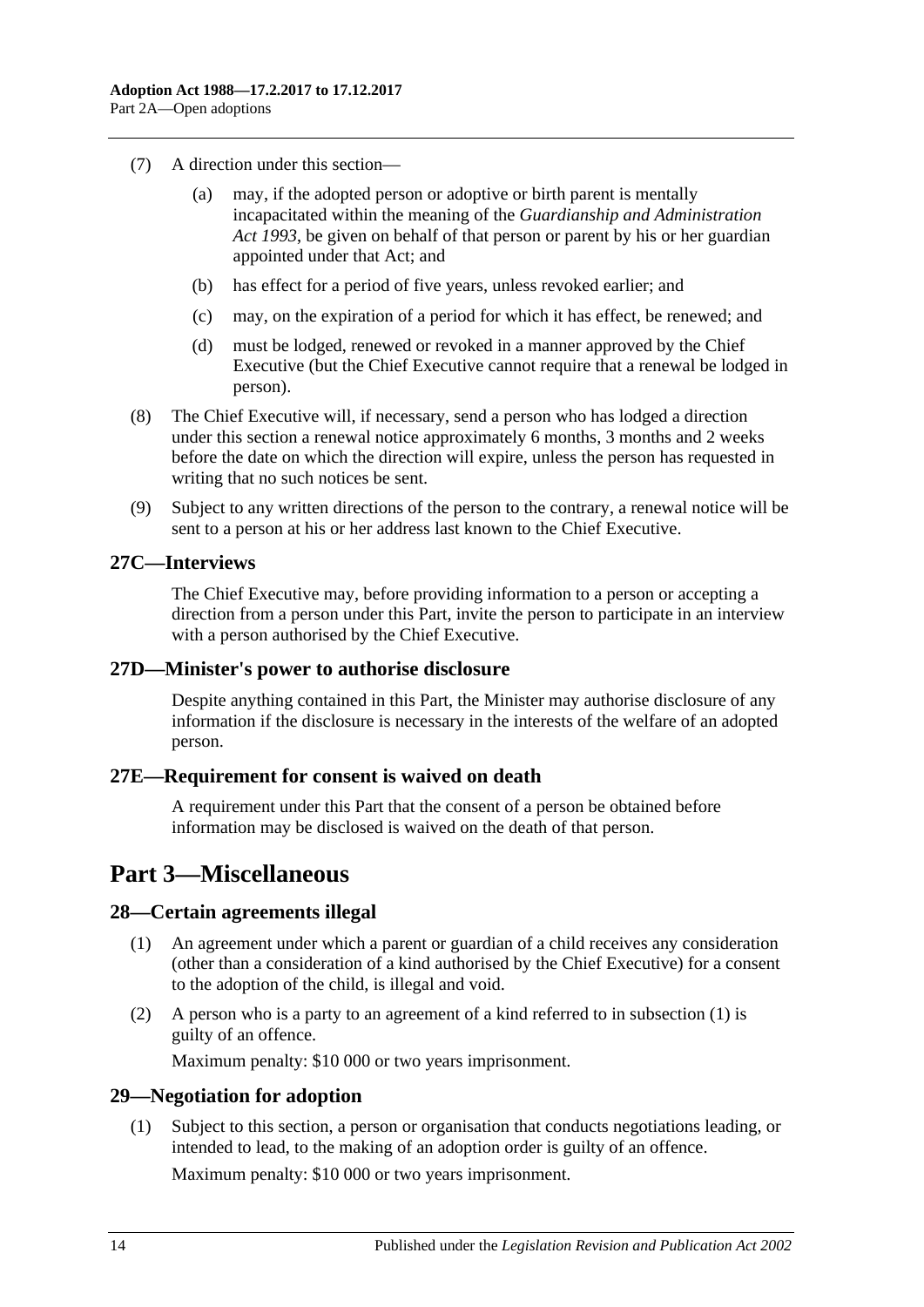- (2) [Subsection](#page-13-7) (1) does not apply—
	- (a) to negotiations conducted for no fee by, or on behalf of, a parent, guardian or relative of a child for an adoption order in favour of a relative of the child or a person who is living together with a parent of the child in a qualifying relationship; or
	- (b) to negotiations conducted by a person or organisation approved by the Chief Executive.
- (3) An approval under this section is subject to any prescribed conditions and any other conditions imposed by the Chief Executive.
- <span id="page-14-2"></span>(4) The Chief Executive may withdraw such an approval if the person or organisation—
	- (a) breaches a condition of the approval; or
	- (b) acts improperly in the course of or in relation to the adoption or proposed adoption of a child.
- (4a) For the purposes of [subsection](#page-14-2) (4), an organisation will be taken to have acted improperly in the course of or in relation to an adoption or proposed adoption if a servant or agent of the organisation acts improperly in the course of or in relation to the adoption or proposed adoption.
- (5) Any fee paid for negotiations conducted in contravention of this section may be recovered as a debt.

#### <span id="page-14-0"></span>**30—Enticing child away**

A person must not take or entice a child away from a person who is entitled to custody of the child in pursuance of an adoption order with intent to deprive that person of the child.

Maximum penalty: \$10 000 or two years imprisonment.

#### <span id="page-14-1"></span>**31—Publication of names etc of persons involved in proceedings**

- (1) A person who publishes or causes to be published in the news media—
	- (a) the name of a child, or material tending to identify a child, in relation to whom proceedings have been taken under this Act or any other Australian law that substantially corresponds to this Act;
	- (b) the name of a parent or guardian, or material tending to identify a parent or guardian, of a child in relation to whom proceedings have been taken under this Act or any other Australian law that substantially corresponds to this Act;
	- (c) the name of a party, or material tending to identify a party, to proceedings under this Act or any other Australian law that substantially corresponds to this Act,

is guilty of an offence.

Maximum penalty: \$20 000.

- (2) This section does not apply to the publication of a person's name or other material tending to identify a person if—
	- (a) written consent to the publication has been given by—
		- (i) if the person is an adult—that person; or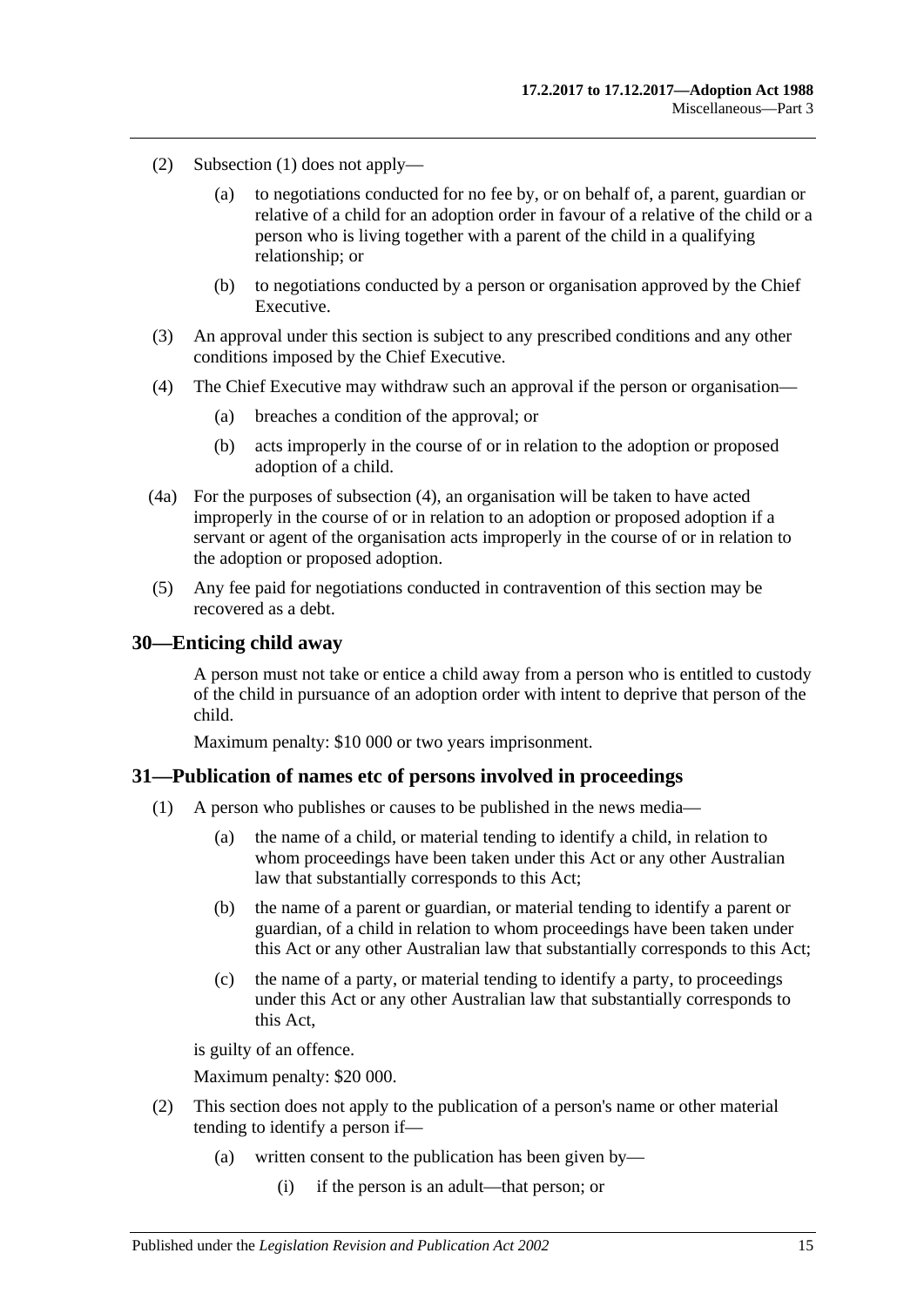- (ii) if the person is a child and is not under the guardianship of the Chief Executive—each parent or guardian of the child; or
- (iii) if the person is a child and under the guardianship of the Chief Executive—the Chief Executive; or
- (b) the publication has been authorised by the Court.

#### <span id="page-15-0"></span>**32—Publication of certain material related to adoption**

A person who publishes or causes to be published in the news media material to the following effect—

- (a) that a person desires to enter into negotiations with the parents or guardians of a child with a view to adoption of the child;
- (b) that a person has a child that he or she desires to place with adoptive parents,

is guilty of an offence.

Maximum penalty: \$20 000.

#### <span id="page-15-1"></span>**33—False or misleading statements**

A person must not make a statement knowing it to be false or misleading in a material respect for the purposes of, or in connection with, a proposed adoption under this Act. Maximum penalty: \$5 000 or one years imprisonment.

#### <span id="page-15-2"></span>**34—Impersonation**

A person must not falsely represent himself or herself to be a person whose consent to the adoption of a child is required by this Act.

Maximum penalty: \$5 000 or one years imprisonment.

#### <span id="page-15-3"></span>**35—Presenting forged consent**

A person must not present, or cause to be presented, in connection with an application for an adoption order a document purporting to be an instrument of consent to the adoption knowing that the signature to the document is or was forged or obtained by fraud, duress or other improper means.

Maximum penalty: \$5 000 or one years imprisonment.

#### <span id="page-15-4"></span>**36—Confidentiality**

A person who is, or has been, engaged in duties related to the administration of this Act must not disclose information relating to an adopted person or the birth or adoptive parents of an adopted person obtained in the course of those duties except—

- (a) in the administration of this Act; or
- (b) as authorised or required by law; or
- (c) with the consent of the person to whom the information relates.

Maximum penalty: \$10 000.

#### <span id="page-15-5"></span>**37—Offences**

(3) A prosecution for an offence against this Act will not be commenced without the consent of the Minister.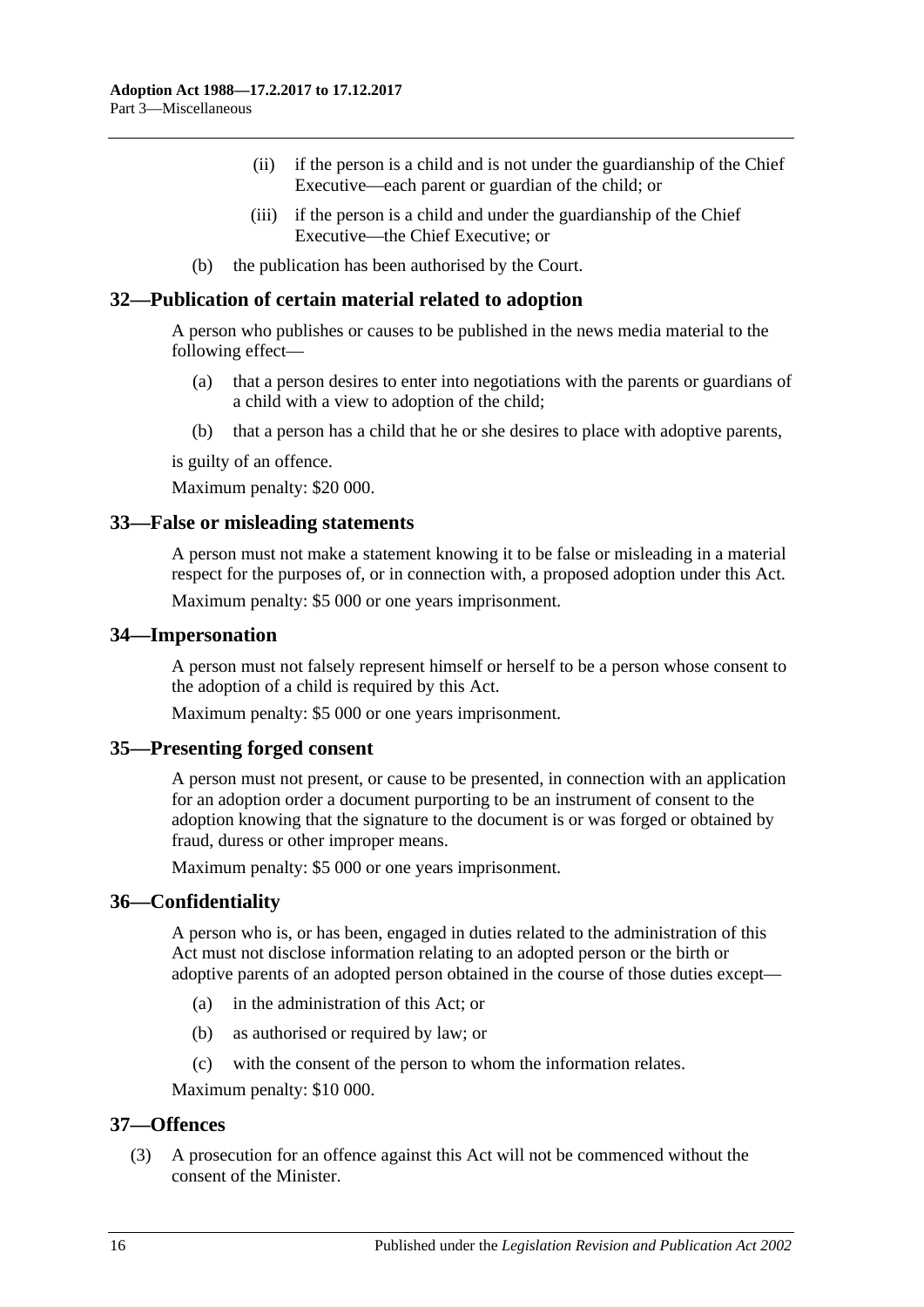(4) In proceedings for an offence against this Act a document apparently signed by the Minister stating that the Minister consents to a particular prosecution will be accepted, in the absence of proof to the contrary, as proof of that consent.

## <span id="page-16-0"></span>**38—Age**

Where the age of a person is material to proceedings under this Act and there is no certain evidence of age, a court may act on its own estimate of the age of that person.

#### <span id="page-16-1"></span>**39—Intervention in proceedings**

- (1) The Chief Executive is entitled to intervene in any proceedings under this Act.
- (2) A court may order that any person who has, in the opinion of the court, a proper interest in proceedings under this Act be joined as a party to the proceedings.

#### <span id="page-16-2"></span>**40—Costs**

In proceedings under this Act, the Court may, subject to the regulations, make such orders as to costs and security for costs as it considers appropriate.

#### <span id="page-16-6"></span><span id="page-16-3"></span>**41—Registration**

- (1) Subject to a direction under [subsection](#page-16-4) (2), the Registrar of Births, Deaths and Marriages must, on receipt of notice of the adoption of a child, cancel any entry formerly made in the register of births relating to the child and make a fresh entry containing—
	- (a) a statement of the date and place of birth of the child; and
	- (b) the names of the persons who are in contemplation of law the parents of the child following the adoption.
- <span id="page-16-4"></span>(2) Subject to [subsection](#page-16-5) (3), the Court may, on the application of the adoptive parents or the Chief Executive, direct the Registrar of Births, Deaths and Marriages not to cancel any entry formerly made in the register of births relating to the child but instead to add to that entry a note of the names of the adoptive parents.
- <span id="page-16-5"></span>(3) Where either or both of the birth parents of the child are alive, the Court must not give a direction under [subsection](#page-16-4) (2) unless satisfied that the information relating to the birth parents of the child contained in the entry is known to the child or that the birth parents approve of the child having access to that information.
- (4) Subject to [subsection](#page-17-1) (7), the Registrar of Births, Deaths and Marriages must not allow any person access to information contained in an entry cancelled under [subsection](#page-16-6) (1) or in an entry in the register of births relating to a person who was adopted before the commencement of this Act except on the authorisation of the Chief Executive.
- <span id="page-16-7"></span>(5) The Chief Executive must not authorise access to information by a person who was adopted before the commencement of this Act if a birth parent of the person directs the Chief Executive not to do so.
- (6) A direction under [subsection](#page-16-7) (5)—
	- (a) has effect for a period of five years, unless revoked earlier;
	- (b) may, on the expiration of a period for which it has effect, be renewed;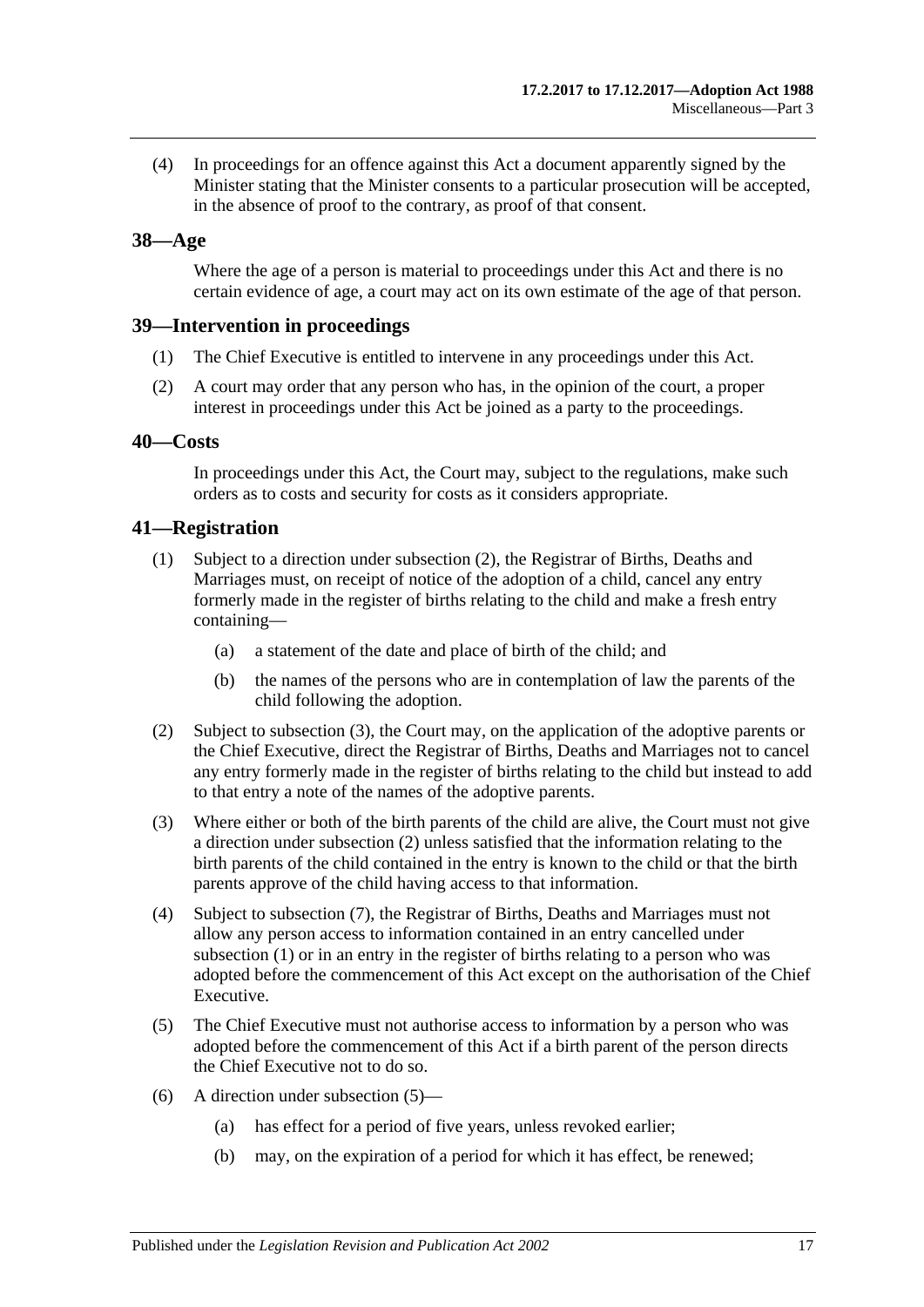- (c) must be lodged, renewed or revoked in a manner approved by the Chief Executive.
- <span id="page-17-1"></span>(7) The Registrar of Births, Deaths and Marriages may, without the authorisation of the Chief Executive, allow access to information contained in an entry cancelled under [subsection](#page-16-6) (1)—
	- (a) if the person to whom the entry relates has attained the age of 18 years, to that person;
	- (b) to a birth parent of the person to whom the entry relates.

#### <span id="page-17-0"></span>**42—Regulations**

- (1) The Governor may make such regulations as are contemplated by this Act, or as are necessary or expedient for the purposes of this Act.
- (2) In particular, the regulations may prescribe or make provision for—
	- (a) matters of practice, procedure or evidence in or in connection with proceedings under this Act; and
	- (b) the forms to be used for the purposes of this Act; and
	- (c) fees to be paid in respect of any matter under this Act, and the waiving of any such fees; and
	- (d) the keeping of registers of adoptions and the regulation of access to those registers; and
	- (e) the practice and procedure to be followed in obtaining and giving notice of any consent required for the purposes of this Act; and
	- (f) counselling in relation to adoption; and
	- (g) the payment of witnesses' expenses in connection with proceedings under this Act; and
	- (h) the criteria on which the eligibility of persons for approval by the Chief Executive as suitable persons to adopt children will be determined; and
	- $(i)$  the
		- (i) keeping of registers of persons approved by the Chief Executive as suitable persons to adopt children; and
		- (ii) order in which persons whose names are included in a register may be selected to be applicants for adoption orders; and
		- (iii) removal of names from a register; and
	- (j) the institution, hearing and determination of proceedings to review—
		- (i) any decision of the Chief Executive refusing to approve a person as being a suitable person to adopt children; or
		- (ii) any decision by the Chief Executive to remove the name of a person from the register of persons whom he or she has approved as suitable persons to adopt children; or
		- (iii) any other decision of the Chief Executive under this Act of a kind specified in the regulations; and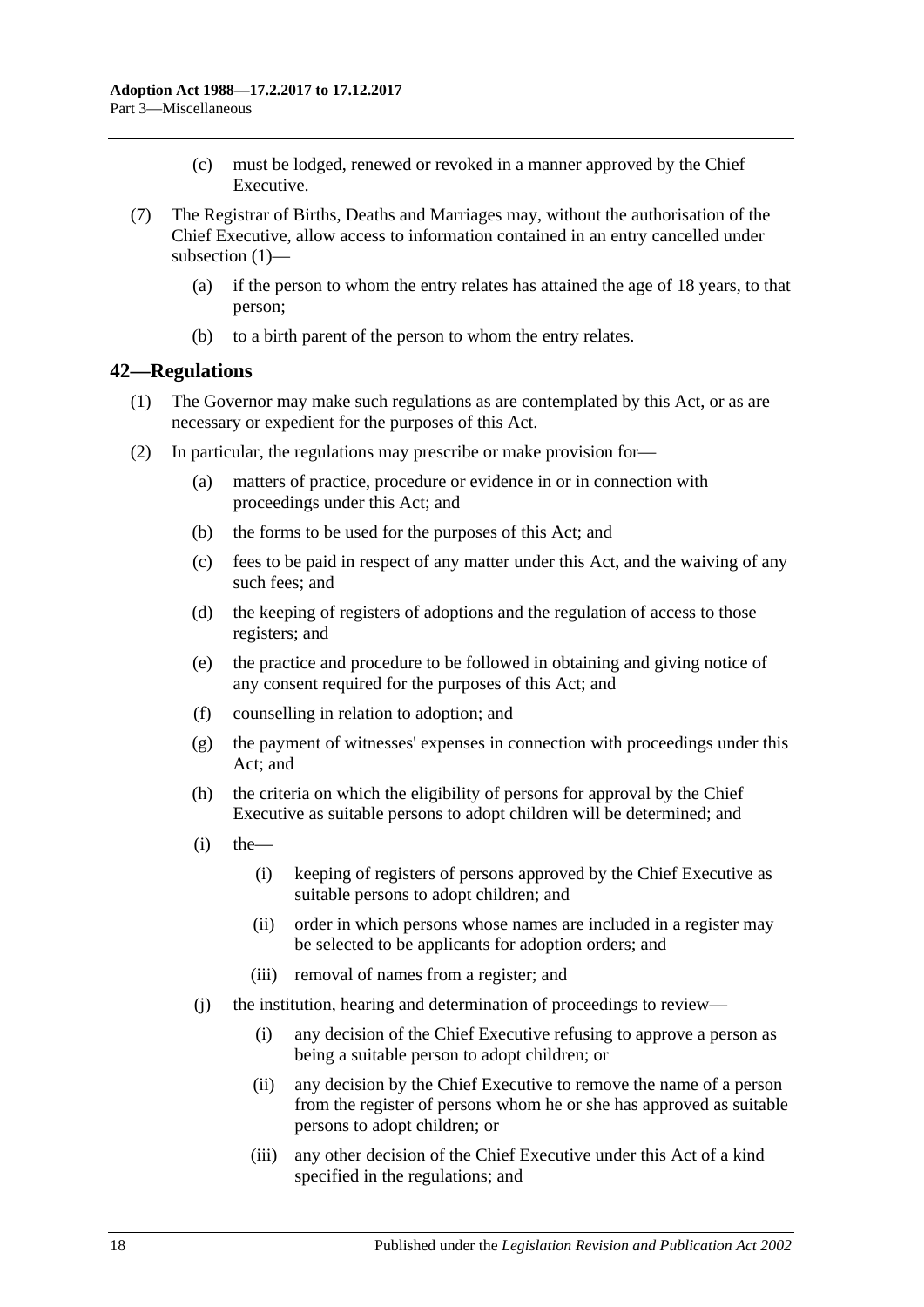- (k) constituting adoption boards for the purpose of hearing and determining those proceedings, prescribing the practice and procedure of those boards and conferring on those boards—
	- (i) power to vary or reverse any decision of the Chief Executive in respect of which proceedings for review have been brought; and
	- (ii) power to remit any matter arising in the proceedings to the Chief Executive for further consideration; and
	- (iii) any incidental or ancillary powers; and
- (l) fines not exceeding \$10 000 for contravention of, or non-compliance with, a regulation.
- (3) The regulations may confer discretionary powers.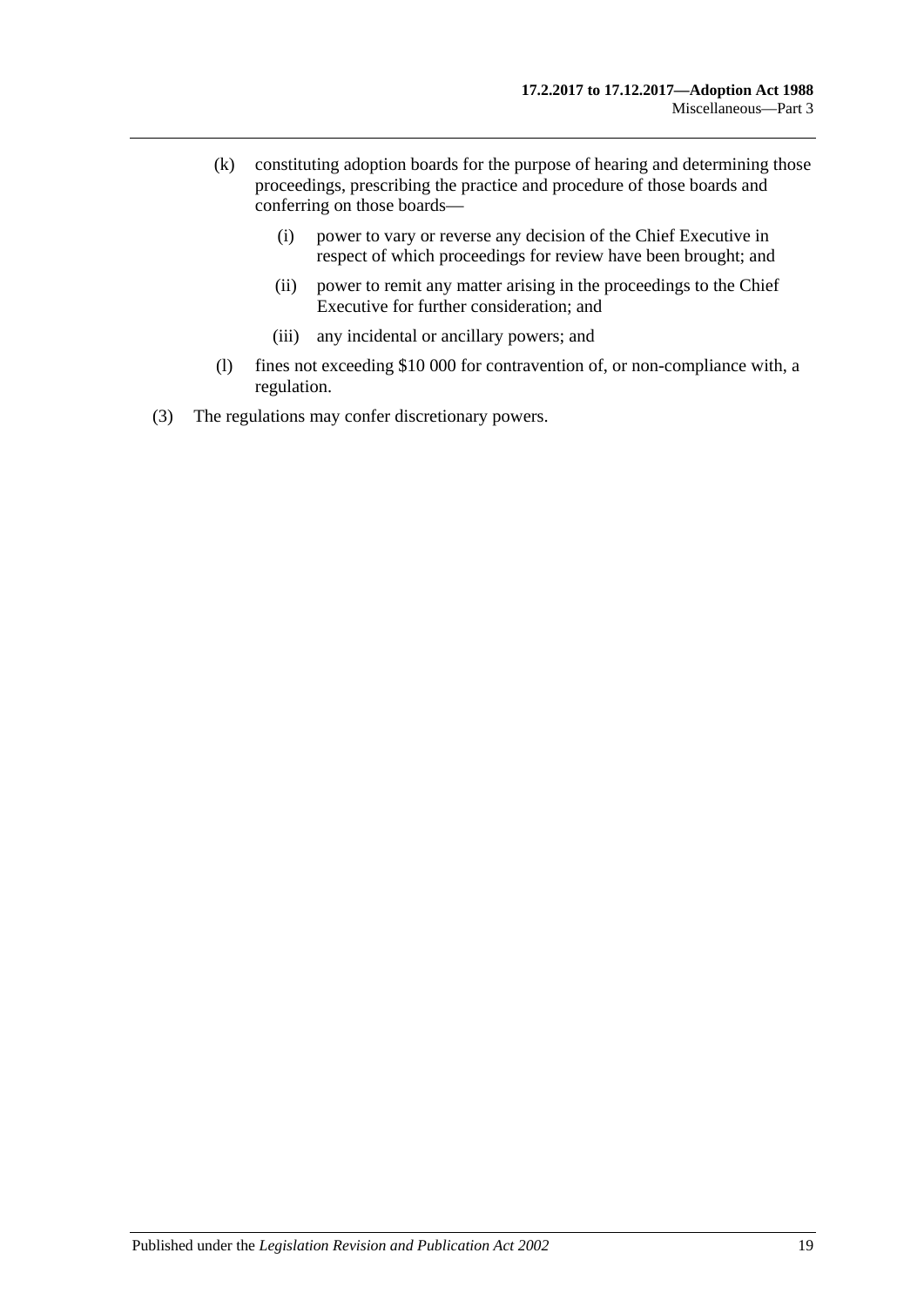# <span id="page-19-0"></span>**Legislative history**

## **Notes**

- Amendments of this version that are uncommenced are not incorporated into the text.
- Please note—References in the legislation to other legislation or instruments or to titles of bodies or offices are not automatically updated as part of the program for the revision and publication of legislation and therefore may be obsolete.
- Earlier versions of this Act (historical versions) are listed at the end of the legislative history.
- For further information relating to the Act and subordinate legislation made under the Act see the Index of South Australian Statutes or www.legislation.sa.gov.au.

# **Legislation repealed by principal Act**

The *Adoption Act 1988* repealed the following:

*Adoption of Children Act 1967*

# **Legislation amended by principal Act**

The *Adoption Act 1988* amended the following:

*Children's Protection and Young Offenders Act 1979*

# **Principal Act and amendments**

|                         | New entries appear in bold. |
|-------------------------|-----------------------------|
| $V_{\rho}$ ar No. Title |                             |

| Year No |     | Title                                                                          | Assent     | Commencement                                                      |
|---------|-----|--------------------------------------------------------------------------------|------------|-------------------------------------------------------------------|
| 1988    | 90  | <b>Adoption Act 1988</b>                                                       | 1.12.1988  | 17.8.1989 (Gazette 17.8.1989 p566)                                |
| 1993    | 59  | Mental Health Act 1993                                                         | 27.5.1993  | 6.3.1995 (Gazette 2.3.1995 p734)                                  |
| 1996    | -83 | Adoption (Miscellaneous) Amendment 12.12.1996<br>Act 1996                      |            | 5.10.1997 (Gazette 11.9.1997 p702)                                |
| 2005    | 56  | Justices of the Peace Act 2005                                                 | 17.11.2005 | Sch 2 (cll 5 & 6)-1.7.2006 (Gazette<br>22.6.2006 p2012)           |
| 2009    | 84  | <b>Statutes Amendment (Public Sector</b><br>Consequential Amendments) Act 2009 | 10.12.2009 | Pt 10 (s 21)—1.2.2010 ( <i>Gazette</i><br>28.1.2010 p320)         |
| 2013    | 28  | Adoption (Consent to Publication)<br>Amendment Act 2013                        | 11.7.2013  | 11.7.2013                                                         |
| 2016    | 32  | Statutes Amendment (Youth Court) Act30.6.2016<br>2016                          |            | Pt 4 (s 19)—1.1.2017 ( <i>Gazette 8.12.2016</i><br><i>p4903</i> ) |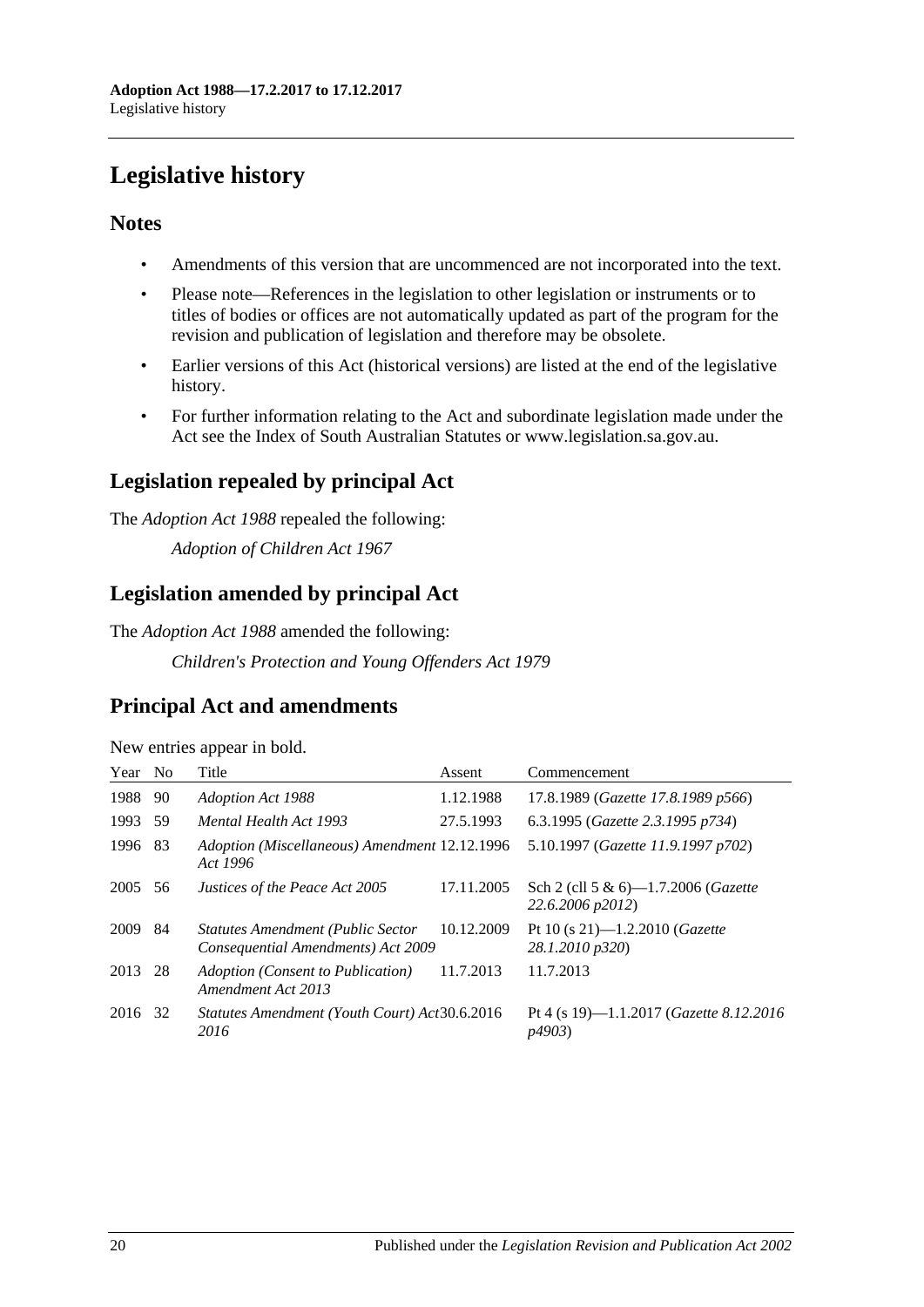| 2016    | - 64 | Adoption (Review) Amendment Act<br>2016     | 15.12.2016 | 17.2.2017 (Gazette 16.2.2017 p548);<br>except ss $3(1)$ , (2) (as inserted by s 4),<br><i>psychologist, publish</i> (as inserted by<br>$s$ 5(6)), (7), (10), 6, 9(1), 14(3), 15, 17, 19<br>to 22, 23(1), 24 to 29–18.12.2017<br>( <i>Gazette 21.11.2017 p4652</i> ) and except<br>ss $3(3)$ (as inserted by s 4), $5(1)$ , $(2)$ , $(4)$ ,<br><i>party to an adoption, Registrar (as</i><br>inserted by $s$ 5(6)), (8), (9), 7, 9(2), 10,<br>11, 13, 16, 18, 30 $& 31$ —uncommenced |
|---------|------|---------------------------------------------|------------|-------------------------------------------------------------------------------------------------------------------------------------------------------------------------------------------------------------------------------------------------------------------------------------------------------------------------------------------------------------------------------------------------------------------------------------------------------------------------------------|
| 2017 51 |      | Statutes Amendment (SACAT No 2)<br>Act 2017 | 28.11.2017 | Pt 2 (ss $4 \& 5$ )—uncommenced                                                                                                                                                                                                                                                                                                                                                                                                                                                     |

# **Provisions amended**

New entries appear in bold.

Entries that relate to provisions that have been deleted appear in italics.

| Provision                                                                              | How varied                                    | Commencement                 |
|----------------------------------------------------------------------------------------|-----------------------------------------------|------------------------------|
| Long title                                                                             | amended by 83/1996 s 27 (Sch)                 | 5.10.1997                    |
| Pt1                                                                                    |                                               |                              |
| Pt 1 Div 1 heading                                                                     | deleted by 83/1996 s 3                        | 5.10.1997                    |
| ss $2$ and $3$                                                                         | deleted by 83/1996 s 27 (Sch)                 | 5.10.1997                    |
| s <sub>3</sub>                                                                         | inserted by 64/2016 s 4                       | uncommenced-not incorporated |
| s <sub>4</sub>                                                                         |                                               |                              |
| s(4(1))                                                                                |                                               |                              |
| Aboriginal and<br><b>Torres Strait</b><br><b>Islander Child</b><br>Placement Principle | inserted by $64/2016$ s $5(1)$                | uncommenced-not incorporated |
| adoptive parent                                                                        | inserted by $83/1996$ s $4(a)$                | 5.10.1997                    |
| birth parent                                                                           | inserted by $83/1996$ s 4(b)                  | 5.10.1997                    |
| <b>Chief Executive</b>                                                                 | inserted by $83/1996$ s $4(b)$                | 5.10.1997                    |
|                                                                                        | substituted by 84/2009 s 21                   | 1.2.2010                     |
| child                                                                                  | substituted by $64/2016$ s $5(2)$             | uncommenced-not incorporated |
| the Convention                                                                         | inserted by $83/1996$ s $4(c)$                | 5.10.1997                    |
|                                                                                        | Convention country inserted by 83/1996 s 4(c) | 5.10.1997                    |
| the Court                                                                              | amended by $83/1996$ s $4(d)$                 | 5.10.1997                    |
|                                                                                        | amended by 56/2005 Sch 2 cl 5(1)              | 1.7.2006                     |
| the<br>Director-General                                                                | deleted by $83/1996$ s $4(e)$                 | 5.10.1997                    |
| domestic partner                                                                       | inserted by $64/2016$ s $5(3)$                | 17.2.2017                    |
| Family Law<br>Act 1975                                                                 | inserted by $83/1996$ s 4(e)                  | 5.10.1997                    |
| guardian                                                                               | substituted by $83/1996$ s $4(f)$             | 5.10.1997                    |
|                                                                                        | amended by $64/2016$ s $5(4)$                 | uncommenced-not incorporated |
| marriage<br>relationship                                                               | deleted by $64/2016$ s $5(5)$                 | 17.2.2017                    |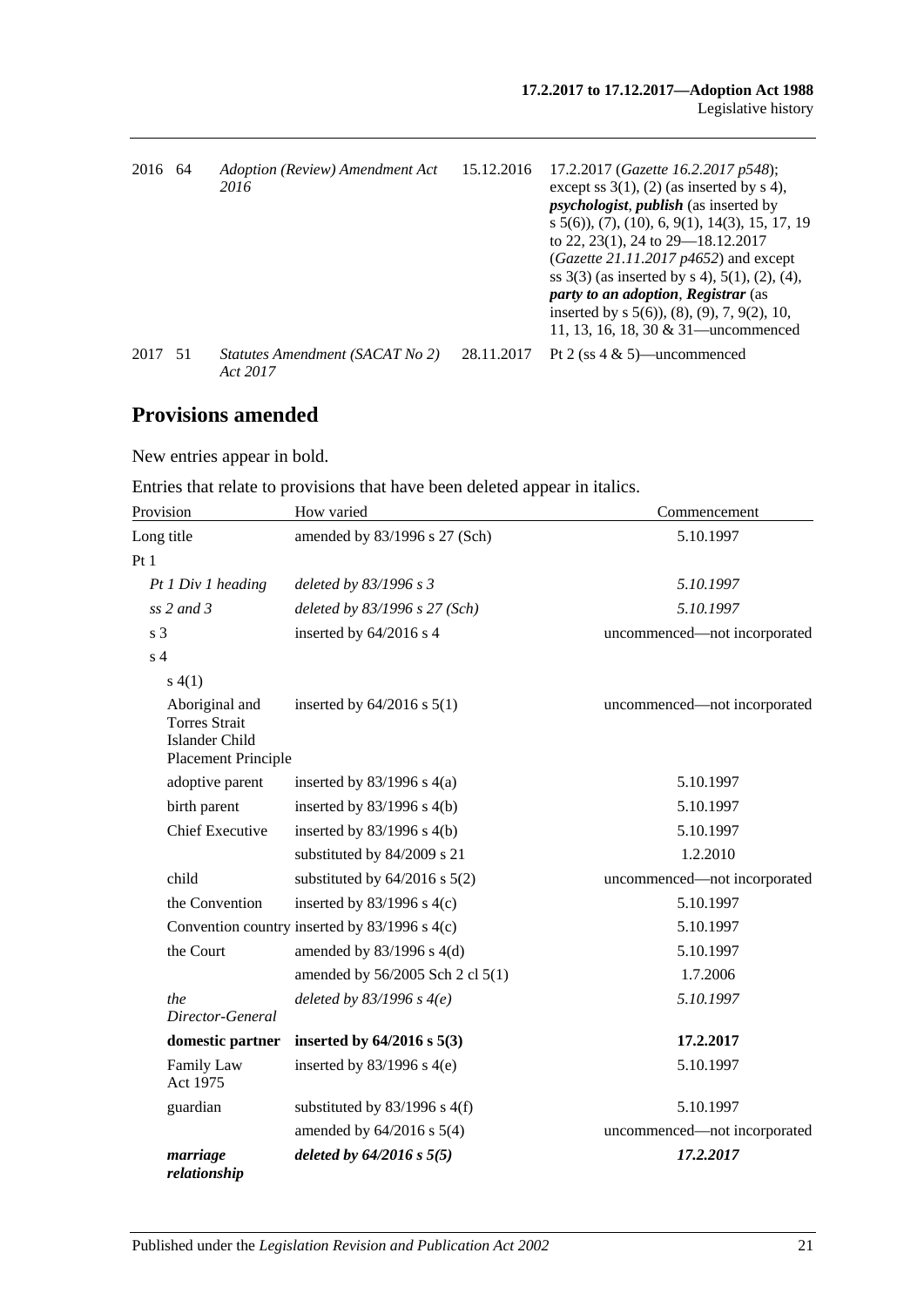|                       | party to an adoption inserted by $64/2016$ s $5(6)$                      | uncommenced-not incorporated |
|-----------------------|--------------------------------------------------------------------------|------------------------------|
| psychologist          | inserted by $64/2016$ s $5(6)$                                           | uncommenced-not incorporated |
| publish               | inserted by $64/2016$ s $5(6)$                                           | uncommenced-not incorporated |
| qualifying            | inserted by $64/2016$ s $5(6)$                                           | 17.2.2017                    |
| relationship          |                                                                          |                              |
| Registrar             | inserted by $64/2016$ s $5(6)$                                           | uncommenced-not incorporated |
|                       | statement of wishes inserted by $64/2016$ s $5(7)$                       | uncommenced-not incorporated |
| s(4(a))               | inserted by 56/2005 Sch 2 cl 5(2)                                        | 1.7.2006                     |
|                       | amended by 32/2016 s 19(1)                                               | 1.1.2017                     |
| s(4(lb))              | inserted by $56/2005$ Sch 2 cl $5(2)$                                    | 1.7.2006                     |
|                       | deleted by 32/2016 s 19(2)                                               | 1.1.2017                     |
| s(4(2)                | substituted by $64/2016$ s $5(8)$                                        | uncommenced-not incorporated |
| s(4(3))               | amended by 64/2016 s 5(9)                                                | uncommenced-not incorporated |
| s(4(4)                | deleted by $64/2016$ s $5(10)$                                           | uncommenced-not incorporated |
| Pt1 Div2              | deleted by 83/1996 s 5                                                   | 5.10.1997                    |
| Pt1 Div3              | heading deleted by 83/1996 s 6                                           | 5.10.1997                    |
| s <sub>7</sub>        | deleted by $64/2016$ s 6                                                 | uncommenced-not incorporated |
| s 7A                  | inserted by 83/1996 s 7                                                  | 5.10.1997                    |
| Pt 2                  |                                                                          |                              |
| s <sub>8</sub>        |                                                                          |                              |
| s(1)                  | amended by 83/1996 s 8                                                   | 5.10.1997                    |
|                       | amended by 64/2016 s 7                                                   | uncommenced-not incorporated |
| s 8A                  | inserted by 83/1996 s 9                                                  | 5.10.1997                    |
| s 9                   |                                                                          |                              |
| $s \, 9(1)$           | amended by 83/1996 s 27 (Sch)                                            | 5.10.1997                    |
| $s \, 9(2)$ and (3)   | amended by 83/1996 s 27 (Sch)                                            | 5.10.1997                    |
|                       | amended by 64/2016 s 8                                                   | 17.2.2017                    |
| $s\ 9(3a)$            | inserted by 83/1996 s 10                                                 | 5.10.1997                    |
| s 10                  |                                                                          |                              |
| 10(1)                 | s 10 amended and redesignated as $s$ 10(1) by<br>83/1996 ss 11, 27 (Sch) | 5.10.1997                    |
|                       | substituted by $64/2016$ s $9(1)$                                        | uncommenced-not incorporated |
| 10(2)                 | inserted by 83/1996 s 11(b)                                              | 5.10.1997                    |
|                       | amended by $64/2016$ s $9(2)$                                            | uncommenced—not incorporated |
|                       | amended by 64/2016 s 9(3)                                                | 17.2.2017                    |
| s 10A                 | inserted by 64/2016 s 10                                                 | uncommenced-not incorporated |
| s 11                  |                                                                          |                              |
| s 11(1)               | amended by 83/1996 s 12                                                  | 5.10.1997                    |
|                       | substituted by $64/2016$ s $11(1)$                                       | uncommenced-not incorporated |
| s $11(1a)$ and $(1b)$ | inserted by $64/2016$ s $11(1)$                                          | uncommenced-not incorporated |
| s $11(2)$ and $(3)$   | amended by 64/2016 s 11(2)                                               | uncommenced-not incorporated |
| s 11(4)               | inserted by $64/2016$ s $11(3)$                                          | uncommenced-not incorporated |
| s 12                  |                                                                          |                              |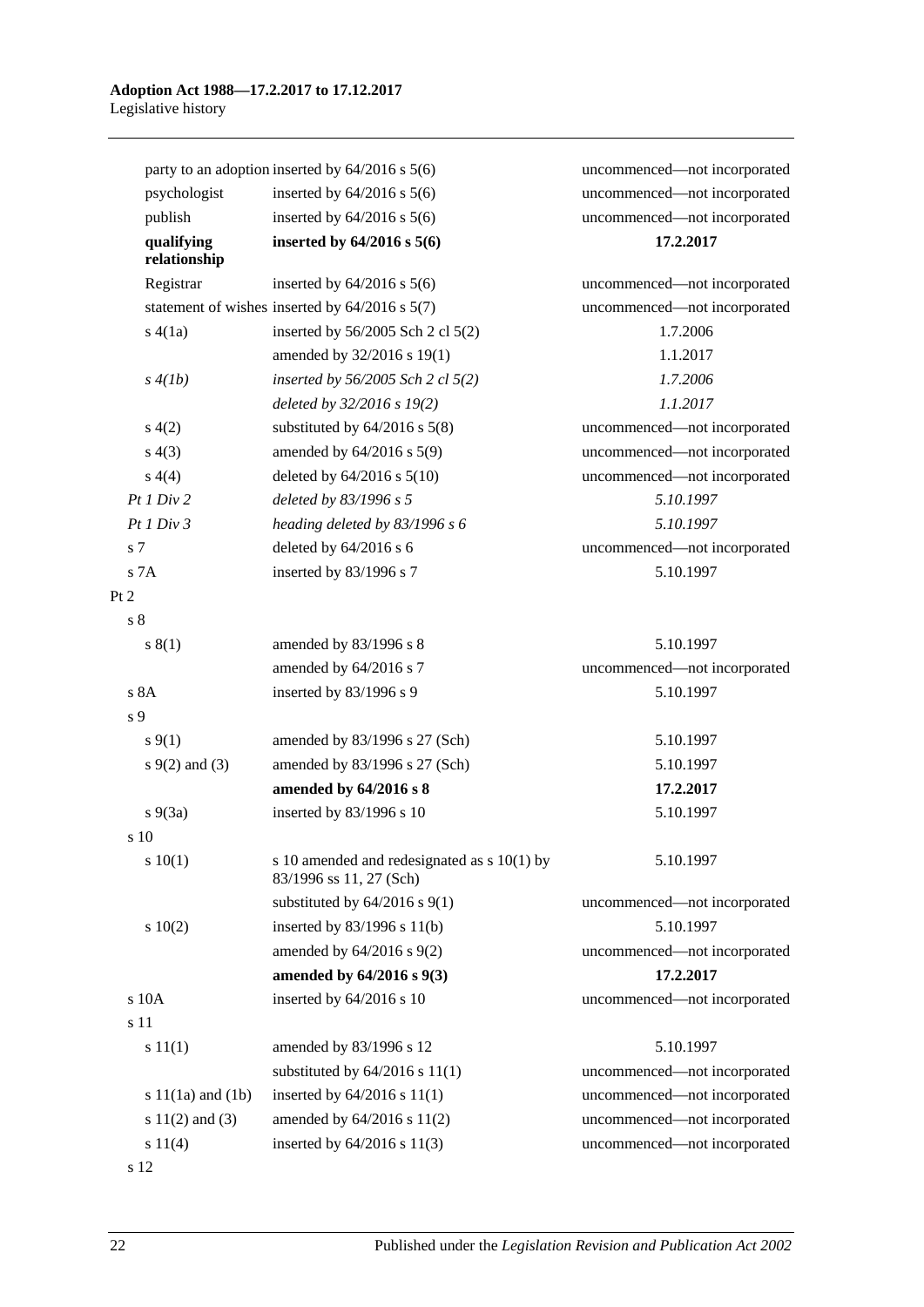#### **17.2.2017 to 17.12.2017—Adoption Act 1988** Legislative history

| s 12(1)             | amended by $83/1996$ s $13(a)$               | 5.10.1997                    |
|---------------------|----------------------------------------------|------------------------------|
|                     | substituted by $64/2016$ s $12(1)$           | 17.2.2017                    |
| $s\ 12(2)$          | amended by 83/1996 s 13(b)                   | 5.10.1997                    |
|                     | deleted by $64/2016$ s $12(1)$               | 17.2.2017                    |
| s 12(3)             | amended by 83/1996 ss 13(c), 27 (Sch)        | 5.10.1997                    |
|                     | substituted by $64/2016$ s $12(2)$           | 17.2.2017                    |
| s 12(4)             | amended by 64/2016 s 12(3)                   | 17.2.2017                    |
| s 12(6)             | inserted by 64/2016 s 12(4)                  | 17.2.2017                    |
| s <sub>13</sub>     | deleted by 83/1996 s 14                      | 5.10.1997                    |
| s <sub>14</sub>     |                                              |                              |
| s 14(1)             | amended by 83/1996 s 15(a)                   | 5.10.1997                    |
| s 14(2)             | amended by 83/1996 s 15(b)                   | 5.10.1997                    |
| s <sub>14</sub>     | substituted by 64/2016 s 13                  | uncommenced-not incorporated |
| s 15                |                                              |                              |
| s 15(1)             | amended by $83/1996$ s $16(a)$               | 5.10.1997                    |
| s 15(4)             | amended by 83/1996 s 27 (Sch)                | 5.10.1997                    |
|                     | amended by 64/2016 s 14(1), (2)              | 17.2.2017                    |
| s 15(5)             | amended by 83/1996 s 16(b)                   | 5.10.1997                    |
|                     | (c) deleted by $83/1996$ s $16(b)$           | 5.10.1997                    |
|                     | amended by 64/2016 s 14(3)                   | uncommenced-not incorporated |
| s 15(6)             | amended by 83/1996 s 27 (Sch)                | 5.10.1997                    |
| $s\,15(8)$          | deleted by $83/1996 s 16(c)$                 | 5.10.1997                    |
| s <sub>16</sub>     |                                              |                              |
| 16(2)               | amended by 83/1996 s 27 (Sch)                | 5.10.1997                    |
| s 17                |                                              |                              |
| s 17(1)             | s 17 redesignated as s 17(1) by 83/1996 s 17 | 5.10.1997                    |
| s 17(2)             | inserted by 83/1996 s 17                     | 5.10.1997                    |
| s 18                |                                              |                              |
| s18(1)              | (d) deleted by $64/2016$ s 15                | uncommenced-not incorporated |
| s 18(3)             | inserted by 83/1996 s 18                     | 5.10.1997                    |
| s 19                |                                              |                              |
| s $19(1)$ and $(2)$ | amended by 83/1996 s 27 (Sch)                | 5.10.1997                    |
| s 21                |                                              |                              |
| $s\ 21(a1)$         | inserted by $83/1996$ s $19(a)$              | 5.10.1997                    |
| $s \, 21(1)$        | amended by 83/1996 s 19(b)                   | 5.10.1997                    |
| $s\ 21(2)$          | amended by 83/1996 s 19(c)                   | 5.10.1997                    |
| s 22                |                                              |                              |
| $s\,22(1)$          | amended by 83/1996 ss 20, 27 (Sch)           | 5.10.1997                    |
| s 23                |                                              |                              |
| $s\,23(3)$          | substituted by 64/2016 s 16                  | uncommenced-not incorporated |
| $s\,23(3a)$         | inserted by 64/2016 s 16                     | uncommenced-not incorporated |
| s 24A               | inserted by 64/2016 s 17                     | uncommenced-not incorporated |
| s 25                |                                              |                              |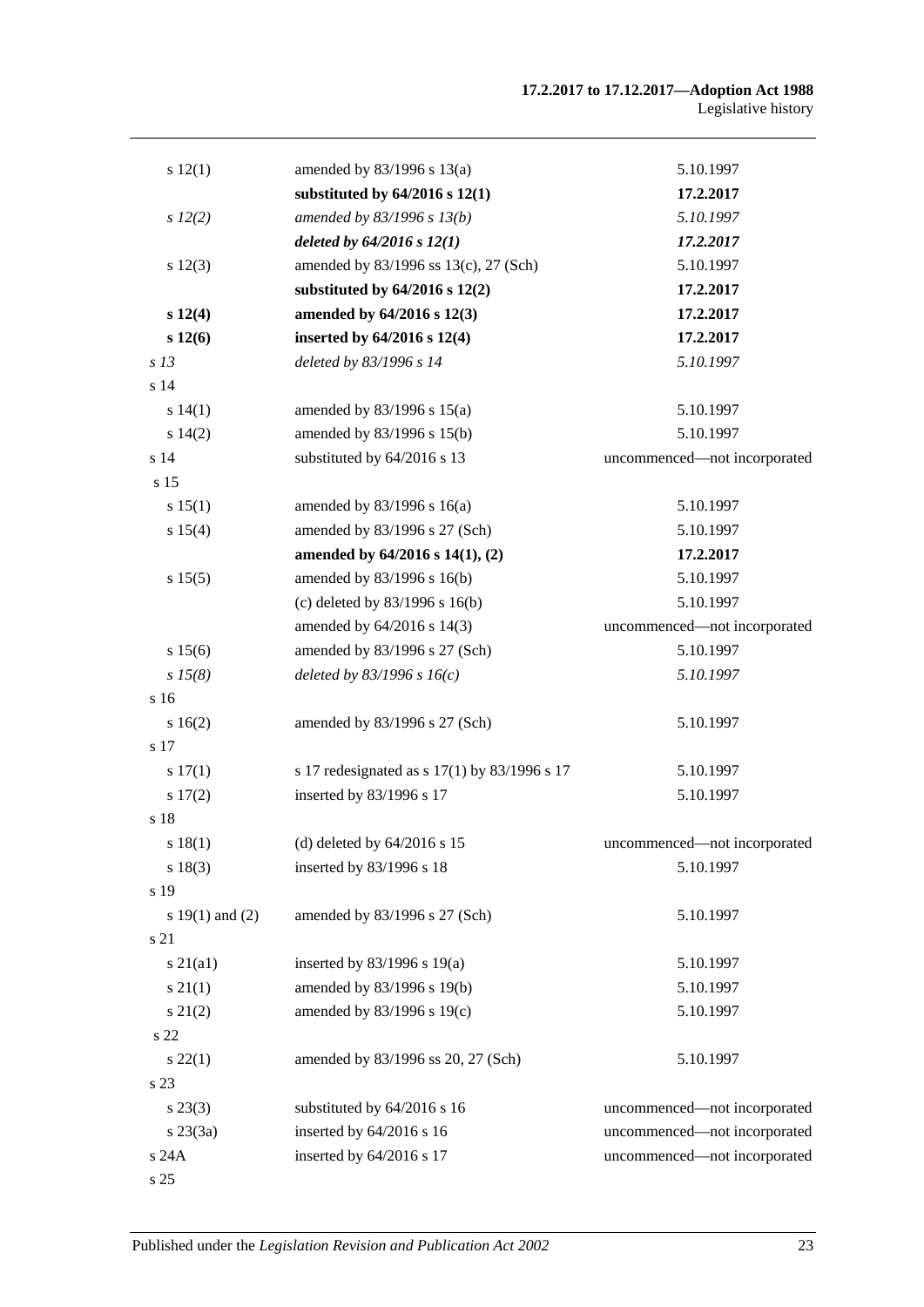| s 25(1)         | amended by $83/1996$ ss $21(a)$ , $27$ (Sch) | 5.10.1997                    |
|-----------------|----------------------------------------------|------------------------------|
| $s\,25(2)$      | amended by 83/1996 ss 21(b), 27 (Sch)        | 5.10.1997                    |
| $s\,25(3)$      | amended by 83/1996 s 27 (Sch)                | 5.10.1997                    |
| $s \; 25(4)$    | inserted by $83/1996$ s $21(c)$              | 5.10.1997                    |
|                 | substituted by 64/2016 s 18                  | uncommenced-not incorporated |
| s 26A           | inserted by 83/1996 s 22                     | 5.10.1997                    |
| s <sub>27</sub> | amended by 59/1993 Sch cl 2                  | 6.3.1995                     |
|                 | deleted by 83/1996 s 23                      | 5.10.1997                    |
| Pt 2A           | inserted by 83/1996 s 23                     | 5.10.1997                    |
| s 27            |                                              |                              |
| $s \, 27(3a)$   | inserted by $64/2016$ s 19(1)                | uncommenced-not incorporated |
| $s\,27(5)$      | amended by 64/2016 s 19(2)                   | uncommenced-not incorporated |
| s 27B           | substituted by 64/2016 s 20                  | uncommenced-not incorporated |
| s 27C           | amended by 64/2016 s 21                      | uncommenced-not incorporated |
| Pt <sub>3</sub> |                                              |                              |
| s 28            |                                              |                              |
| $s\,28(1)$      | amended by 83/1996 s 27 (Sch)                | 5.10.1997                    |
| $s\,28(2)$      | amended by 83/1996 s 27 (Sch)                | 5.10.1997                    |
|                 | amended by 64/2016 s 22                      | uncommenced-not incorporated |
| s 29            |                                              |                              |
| $s\,29(1)$      | amended by 83/1996 s 27 (Sch)                | 5.10.1997                    |
|                 | amended by 64/2016 s 23(1)                   | uncommenced-not incorporated |
| $s\,29(2)$      | amended by 83/1996 s 27 (Sch)                | 5.10.1997                    |
|                 | amended by 64/2016 s 23(2), (3)              | 17.2.2017                    |
| $s\,29(3)$      | amended by 83/1996 s 27 (Sch)                | 5.10.1997                    |
| $s\,29(4)$      | amended by 83/1996 ss 24(a), 27 (Sch)        | 5.10.1997                    |
| $s\,29(4a)$     | inserted by $83/1996$ s $24(b)$              | 5.10.1997                    |
| s 30            | amended by 83/1996 s 27 (Sch)                | 5.10.1997                    |
|                 | amended by 64/2016 s 24                      | uncommenced-not incorporated |
| s 31            |                                              |                              |
| $s \, 31(1)$    | amended by 83/1996 ss 25, 27 (Sch)           | 5.10.1997                    |
|                 | amended by 64/2016 s 25(1), (2)              | uncommenced-not incorporated |
| $s \, 31(2)$    | amended by 83/1996 s 27 (Sch)                | 5.10.1997                    |
|                 | substituted by 28/2013 s 3                   | 11.7.2013                    |
|                 | amended by $64/2016$ s $25(3)$ — $(6)$       | uncommenced-not incorporated |
| s 32            | amended by 83/1996 s 27 (Sch)                | 5.10.1997                    |
|                 | amended by 64/2016 s 26(1), (2)              | uncommenced-not incorporated |
| s 33            | amended by 83/1996 s 27 (Sch)                | 5.10.1997                    |
|                 | amended by 64/2016 s 27                      | uncommenced-not incorporated |
| s 34            | amended by 83/1996 s 27 (Sch)                | 5.10.1997                    |
|                 | amended by 64/2016 s 28                      | uncommenced-not incorporated |
| s 35            | amended by 83/1996 s 27 (Sch)                | 5.10.1997                    |
|                 | amended by 64/2016 s 29                      | uncommenced-not incorporated |